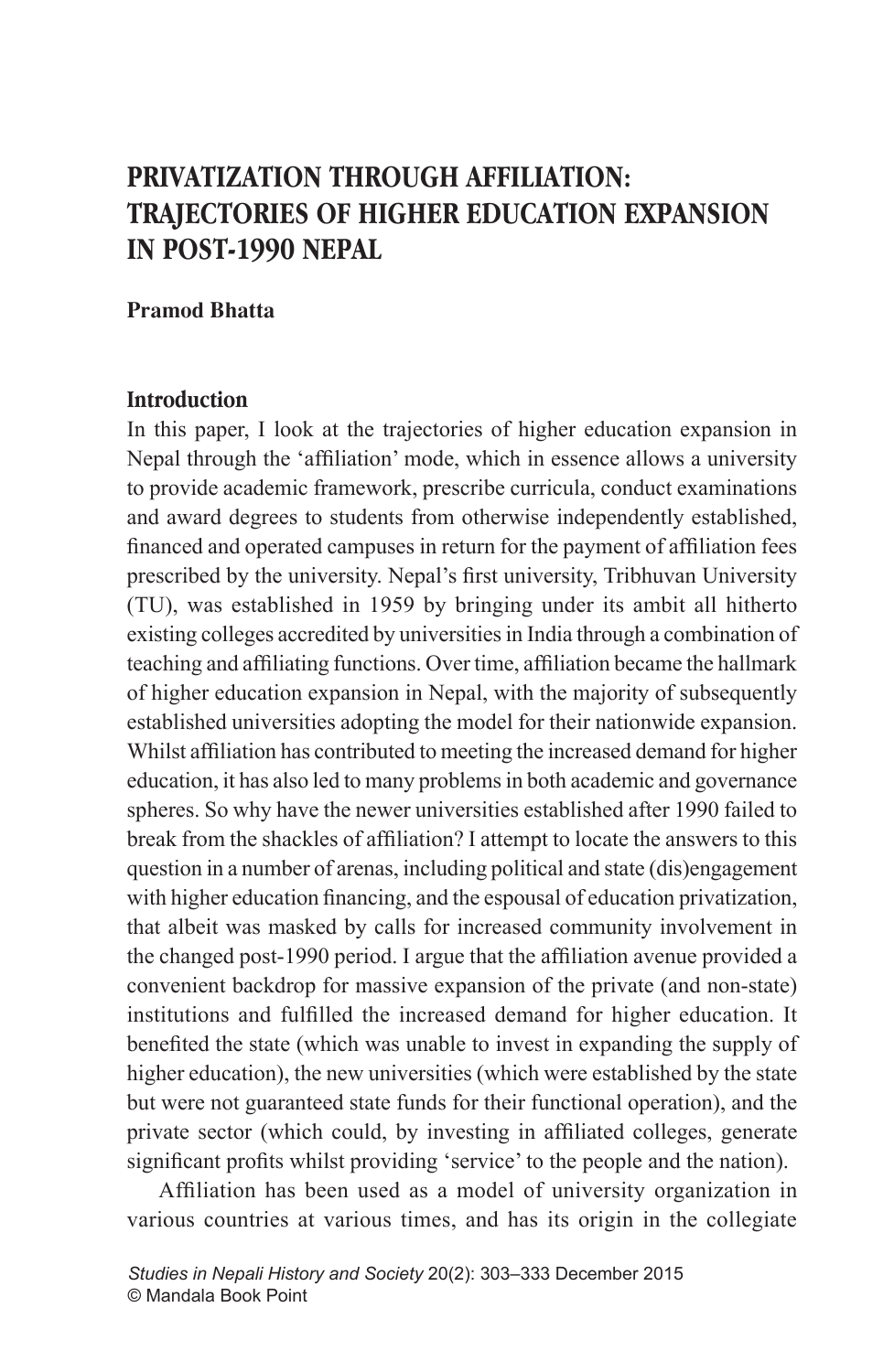university system practiced in the UK and some other countries of the British Commonwealth. However, while it has been discarded or significantly transformed in the country of origin, affiliation continues to remain a salient feature of universities in South Asia, where it has been adopted as the "master principle of university organization" (Singh 2013: 477). Even within South Asia, the problems associated with affiliation have been widely recognized and countries have sought to deal with them in various ways. For example, Bangladesh has taken measures to separate affiliating and teaching functions of universities by creating a new National University of Bangladesh in 1992 to manage colleges that were affiliated to various other universities. Currently, only the National University of Bangladesh is responsible for all affiliated colleges and the other universities have been converted to purely teaching universities (The World Bank 2014). Likewise, in India, there are strong calls for abolishing the affiliation system and creating separate structures to manage affiliated colleges (Tareen 2011; Singh 2013). India has taken measures to promote affiliated colleges with a tradition of academic excellence as autonomous colleges since 1986, and since 2000 to grant the status of deemed universities to private institutions (Powar 2011). However, these steps have made little dent on the growth of affiliated colleges that continue to account for the majority of undergraduate enrolments in the country.

Whilst the issue of affiliation largely concerns South Asian countries, privatization of higher education has become a global phenomenon, with the private sector becoming prominent even in areas where it was until recently peripheral, and accounting not only for the majority of enrolments, but also contributing to an increasingly diversified higher education. Scholars have also tried to explain the various forms privatization may assume in higher education. For instance, Tilak (2003) distinguishes between "total," "strong," "moderate" and "psuedo" privatization, while Umakoshi (2004) uses the typology of "private-peripheral," "private-complementary" and "private-dominant" to explain the extent to which higher education has been permeated by the private sector. This increasing privatization is often attributed to the massification of higher education, in which there is an increased demand for access but the state (the traditional provider of higher education) is either unwilling or unable to pay the increased costs of higher education (Tilak 2003; Altbach 2005). Further, such "unanticipated" surge of private higher education has been greatest where state role and engagement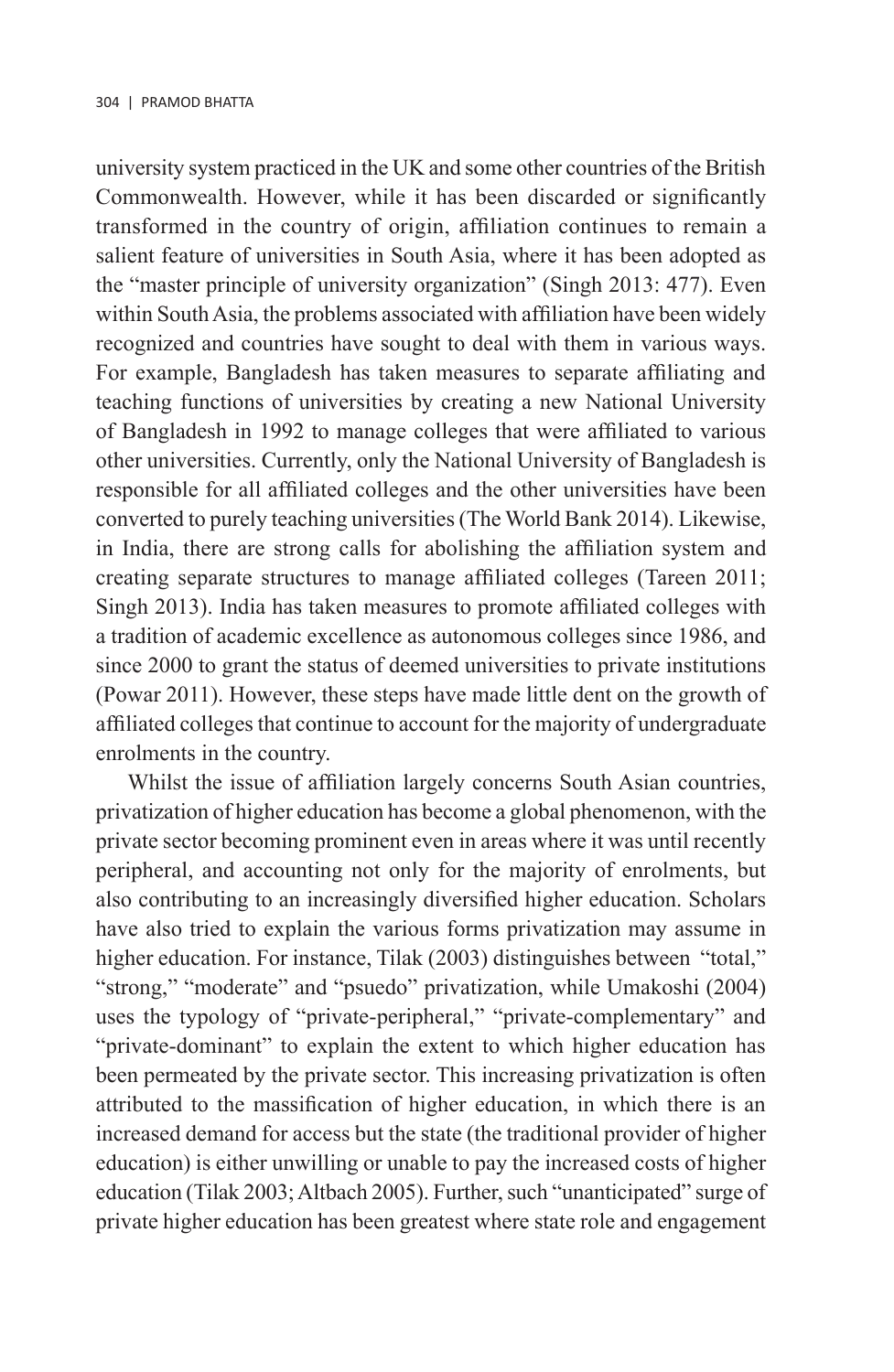with planning of higher education seems to be minimal and where the state has been "circumscribed, notably amidst post-communist or neoliberal change" (Levy 2006: 237).

I have structured the rest of this paper as follows. After laying out the context for the development of higher education in Nepal, I discuss the engagements of major political parties and state public policies with higher education reforms in the post-1990 period. I then follow the actual trajectories of these reform agendas by describing how the political and state policy intents were realized in practice. Finally, I draw out some conclusions and implications for the future of higher education development in Nepal.

# **Understanding Higher Education Expansion Post-1990**

Nepal has a relatively short history of higher education. The first institution of higher education (Tri-Chandra College) was established in 1918 through affiliation with first Calcutta and later Patna University of India. In the subsequent years, some more colleges affiliated to Indian universities were established in various parts of the country. Discussions for the establishment of a national university in Nepal were first initiated in 1948, which focused, inter alia, on the nature of the university to be established – teaching or affiliating, or both (NNEPC 1956). In the mid-1950s, when Nepal embarked on systematic development of a national education system following the political change of 1951, the option laid out for the establishment of a university was a combination of "teaching" and "affiliation" functions. According to the report of the Nepal National Education Planning Commission, this third type of university that "...consists of a centrally located group of colleges plus outlying colleges, all responsible to the same university...holds the most promise for Nepal" (NNEPC 1956: 129). Subsequently, TU was established in 1959 as a teaching and affiliating university by bringing all existing colleges (affiliated to various Indian universities) under its ambit. Over time, TU continued to grow in size by incorporating technical training institutions under various ministries, and by granting affiliations to colleges established through private and community initiatives in various parts of the country. With the implementation of the National Education System Plan in 1971, all affiliated colleges of TU were converted into its constituent campuses, and TU enjoyed a brief spell of full-fledged teaching university. However, this policy was quickly revoked after 1980 as the unusually high demand for enrolments surpassed the capacity of TU constituent campuses, opening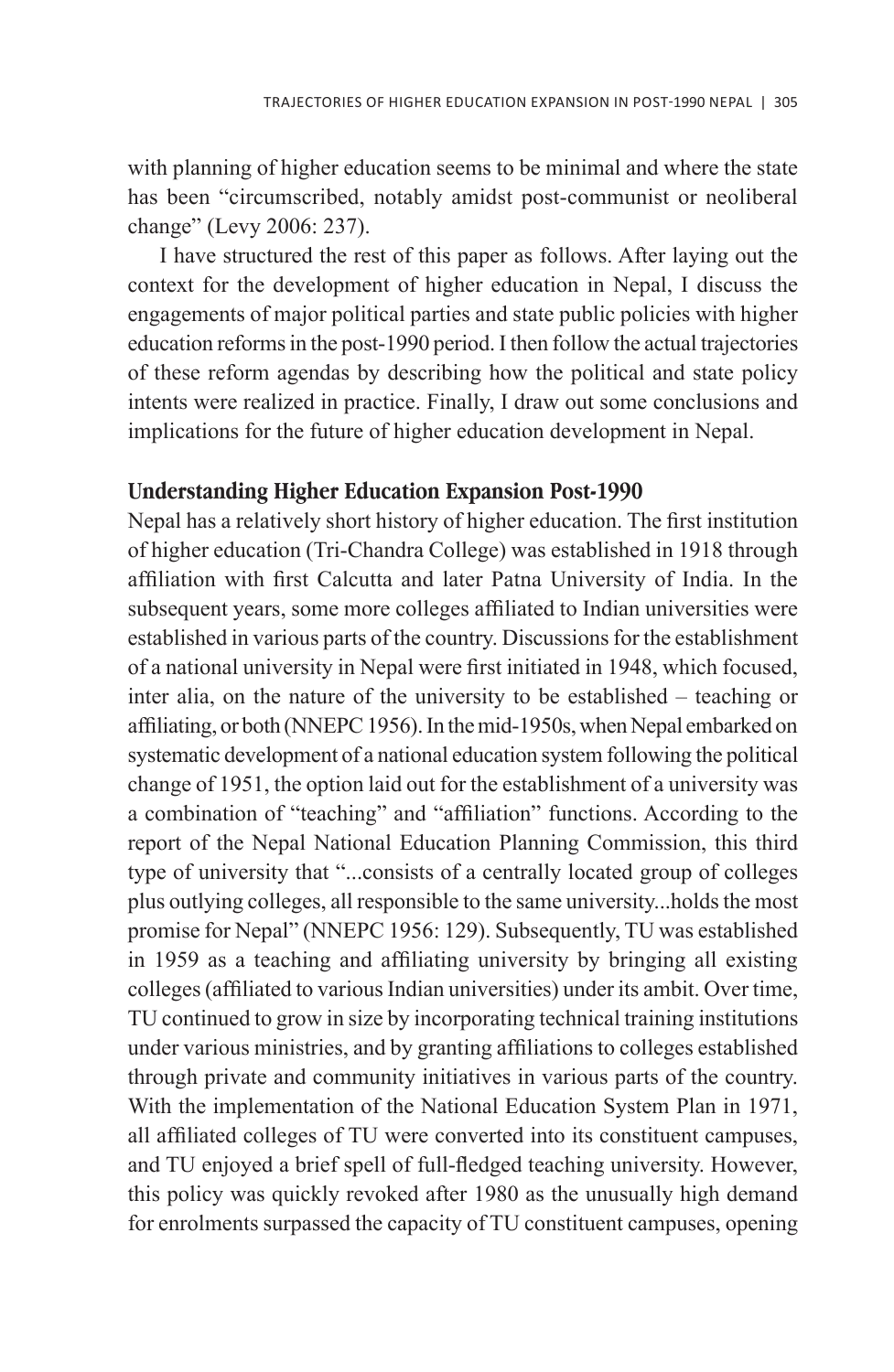the door once again for the emergence and growth of affiliated private and community campuses (NEC 1992).

TU was the only university in the country until a second Mahendra Sanskrit University (renamed Nepal Sanskrit University after the second *jana àndolan* of 2006) was established in 1986 by removing four small Sanskrit campuses from TU. However, until 1990, TU was the only university in the country providing higher education in multiple disciplines. Thereafter, the pace of university establishment accelerated, such that within a period of two decades seven universities and three university-like institutions were created, all through separate acts approved by the Parliament. In 1991, Kathmandu University (KU) was established, followed by Purbanchal University (PU) in 1994, and Pokhara University (PokU) in 1997. Likewise, Lumbini Bouddha University (LBU) was established in 2005, Agriculture and Forestry University (AFU) in 2010, Mid-Western University (MWU) in 2010, and the Far-Western University (FWU) in 2010. A number of specialized, university-like institutions in medical education were also established after 1990.1 Further, a large number of universities are in the pipeline, pending parliamentary approval of their acts. Even with the establishment of these universities, however, TU continues to account for nearly 88 percent of all higher education enrolments in the country (UGC 2014).

The 1990s and thereafter is an interesting period for the study of education reforms in Nepal. This period assumes particular significance as: (a) the country underwent a people's movement that replaced the 30-year monarchical rule through a partyless Panchayat system by a multiparty democracy; (b) the country became part of the global 'Education for All' (EFA) movement and committed to universalize free primary and basic education; (c) mobilization of resources (both internal and external) for large scale reforms in public education (particularly school education) reached new heights; and, (d) the political left rose to prominence for the first time in the entire political history of Nepal. More specifically in higher education, the post-1990 period witnessed significant increase in university enrolments and the number of higher education institutions (see Table 1). Between 1991 and 2013, student enrolments in higher education increased by more than 600 percent (7 times), and number of higher education institutions (universities

<sup>&</sup>lt;sup>1</sup> These include the BP Koirala Institute of Health Sciences (established in 1993), National Academy of Medical Sciences (2002), Patan Academy of Health Sciences (2009) and Karnali Academy of Medical Sciences (2013).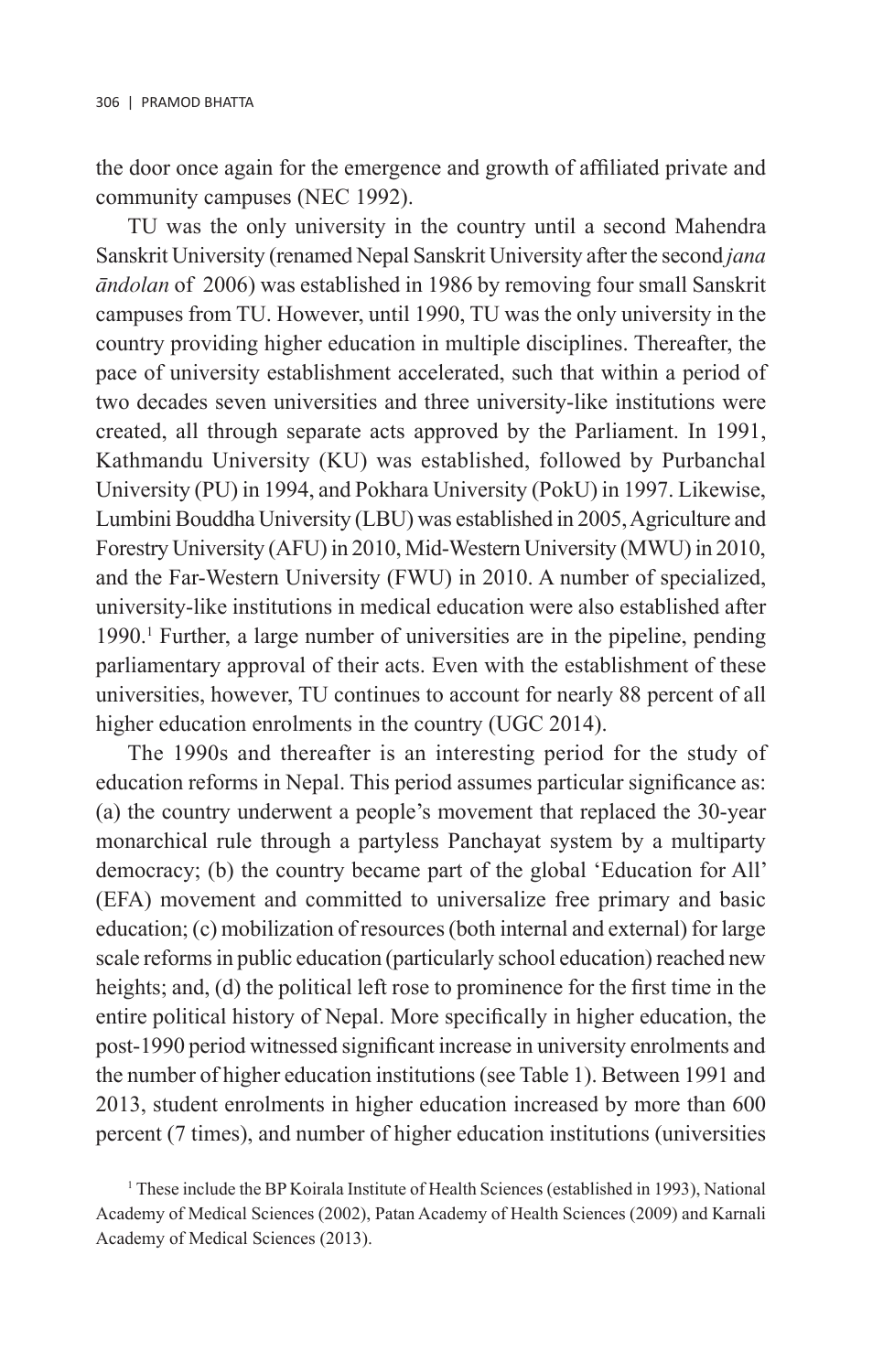and their campuses) increased by 540 percent (6.4 times). The growth in enrolments was mainly the result of increased access to, and completion of school education that was made possible by the state commitment to the EFA. Further, a lack of significant expansion in non-university tertiary education (primarily technical and vocational education and training, which in essence was perceived as second class education for those failing the national School Leaving Certificate examination), meant that the higher education sub-sector had to accommodate the increased flow of secondary graduates.

|                                                                  | 1975   | 1991   | 2000    | 2013    |
|------------------------------------------------------------------|--------|--------|---------|---------|
| No. of students                                                  | 22,665 | 79,432 | 220,000 | 500,717 |
| No. of campuses                                                  | 79     | 198    | 332     | 1,268   |
| Share of education in total<br>budget $(\% )$                    | 10     | 11     | 12      | 16      |
| Share of higher education within<br>the education budget $(\% )$ | 35     | 21     | 11      | 8       |

# **Table 1: Overview of Higher Education Expansion and Financing of Education**

*Source: Ministry of Education and University Grants Commission records*

However, the government funding for higher education (both as a percentage of the total annual education budget and as a percentage of the gross domestic product, GDP) continued to decrease drastically even as the share of the education sector budget increase in both absolute and relative terms. The share of higher education in the total education budget decreased from 35 percent in 1975 to eight percent in 2013 even as the share of the education budget increased from ten percent to 16 percent during the same period (Table 1), leading to a real fall in per-student funding for higher education. Amidst decreasing government allocation to higher education, however, the state committed to expand opportunities to higher education by establishing new universities, as described above. I attempt to locate this contradiction between higher education expansion, on the one hand, and decreased state funding to higher education, on the other, by focusing on how the dominant political parties and the state policies have engaged with higher education reform after 1990.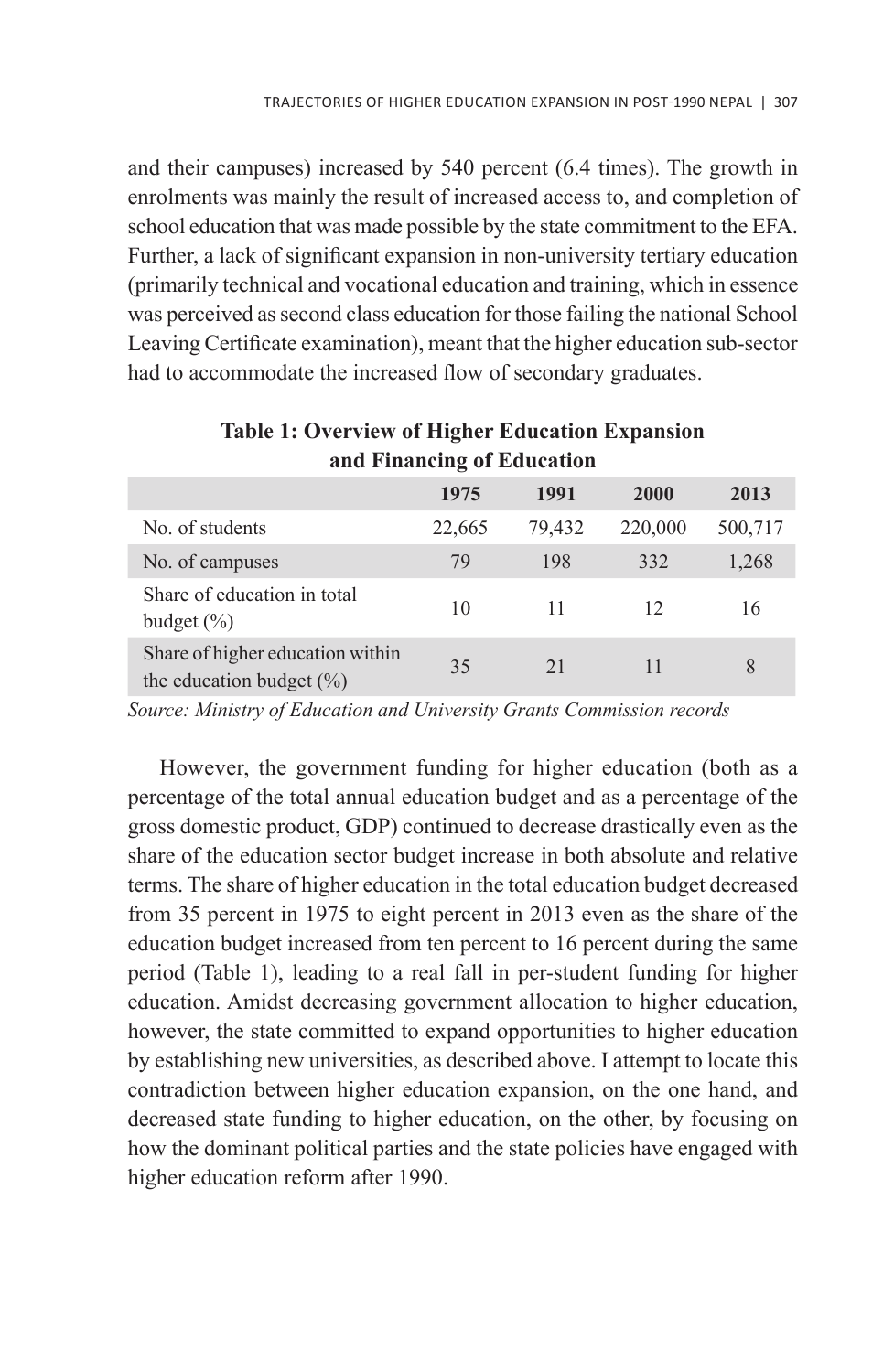## **Political Engagements with Higher Education**

There is relatively little public manifestation of political party intents with respect to higher education reforms in the post-1990 period other than their election manifestos. And, even in the manifestos, political parties have accorded relatively little space to higher education reforms other than the intent to establish new institutions. In this section, I look at the election manifestos of the major political parties<sup>2</sup> to understand their visions of higher education. Annex 1 summarizes the higher education related commitments of the major political parties since the 1991 parliamentary elections.

### *Focus on Establishing New Institutions*

The major political agenda in higher education concerns primarily with establishing new universities in various regions, and in the would-be states after the declaration of federalism. For instance, the Nepali Congress (NC), the party that has led the government for the longest cumulative period since 1990, stated that the NC government would open new universities in the East and the West (manifesto for the 1991 parliamentary election), establish multidisciplinary universities in the Mid- and Far-Western Regions (manifesto for the first Constituent Assembly (CA) election in 2008), and make provision for open university and also establish at least one university in every state (manifesto for the second CA election in 2013). Likewise, the Communist Party of Nepal (Unified Marxist Leninist) [CPN-UML] stated that it would establish an agriculture university, technical colleges in all development regions, and specialized research institutions related to industrialization, tourism, water resources, environment and geology (manifesto for the 1999 parliamentary election). Some of these commitments were carried forward to the first and second CA elections (in 2008 and 2013, respectively), in which the CPN-UML reiterated its desire to establish and standardize agriculture, forestry, open, technical and industrial universities in accordance with the multi-university concept, and make higher education research-oriented. The Unified Communist Party of Nepal (Maoist) [UCPN-M] also pursued the path

<sup>2</sup> The major political parties that have been at the helm of power since the political change of 1991 are the Nepali Congress (NC), Communist Party of Nepal (Unified Marxist Leninist) [CPN-UML], Rastriya Prajatantra Parties (RPPs) and more recently the Unified Communist Party of Nepal (Maoist) [UCPN-M]. A number of Tarai Madhes-based parties have also been part of the various coalition governments, including after the first Constituent Assembly (CA) elections in 2008 although they have not led such governments.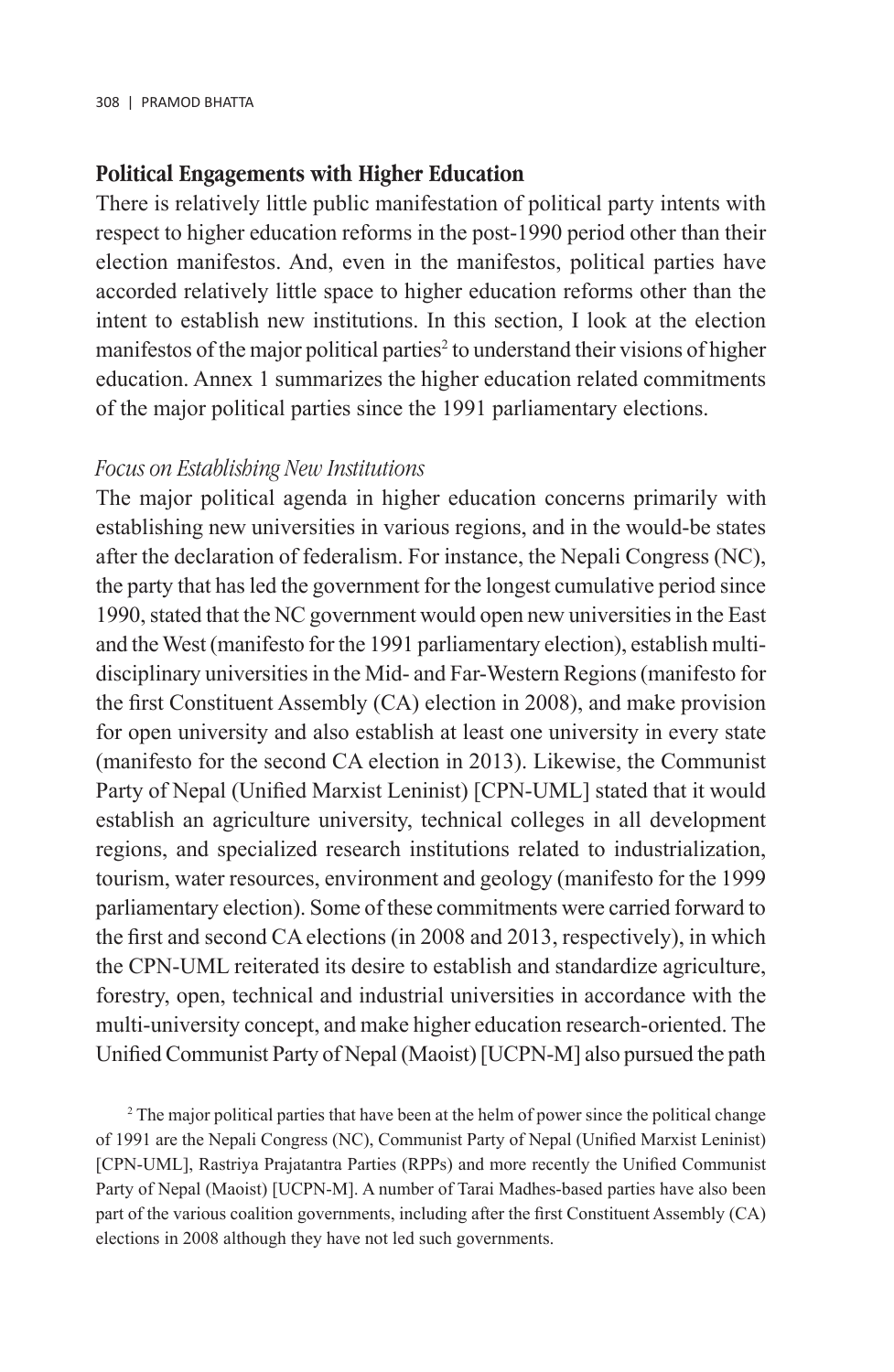of establishing new universities by stating that it would emphasize technical and polytechnic education, science and technology education, establish open and other universities, ensure at least one university for each autonomous state, and also establish specialized teaching and research institutions in the areas of agriculture, forestry, engineering, medicine, information and communication technology (ICT), etc. (manifestos for the first CA in 2008 and second CA in 2013).

We can also see a high degree of correlation between the stated intentions of political parties to establish universities in various regions/sectors and the actual establishment of the new universities – PU in the East (1994), PokU in the West (1997), AFU (2010), MWU in the Mid-West (2010) and FWU in the Far-West (2010). Likewise, a number of specialized, degree-granting institutions in medical education were established. However, what was unclear in the political manifestos was with respect to how these universities would be established and operated, and this lack of clarity has continued to pave way for the privatization of higher education through the affiliation mode, something that I will discuss in the proceeding sections.

# *Greater Role for Non-Public Initiatives*

The second agenda concerns the role envisaged by political parties for the community, non-governmental and private sectors in the establishment and operation of higher education institutions, which itself has to be located within the broader discourse of education (more specifically school education) privatization (Bhatta 2014). On the political front, although on surface there appears to be some contradictions regarding the place of private education institutions, their respectable place in the education arena, particularly in the context of the private schools' role in providing high quality education, seems to have been duly recognized by all the major political parties. While political parties have expressed concern with respect to the rampant expansion of private education institutions, excessive commercialization of education, and exacerbation of the 'class-divide,' the solution for political parties lies in better control and regulation and infusion of social responsibilities within the private sector. Even in the case of the left parties (who have traditionally called for nationalization of all private education institutions), provisions related to education privatization seem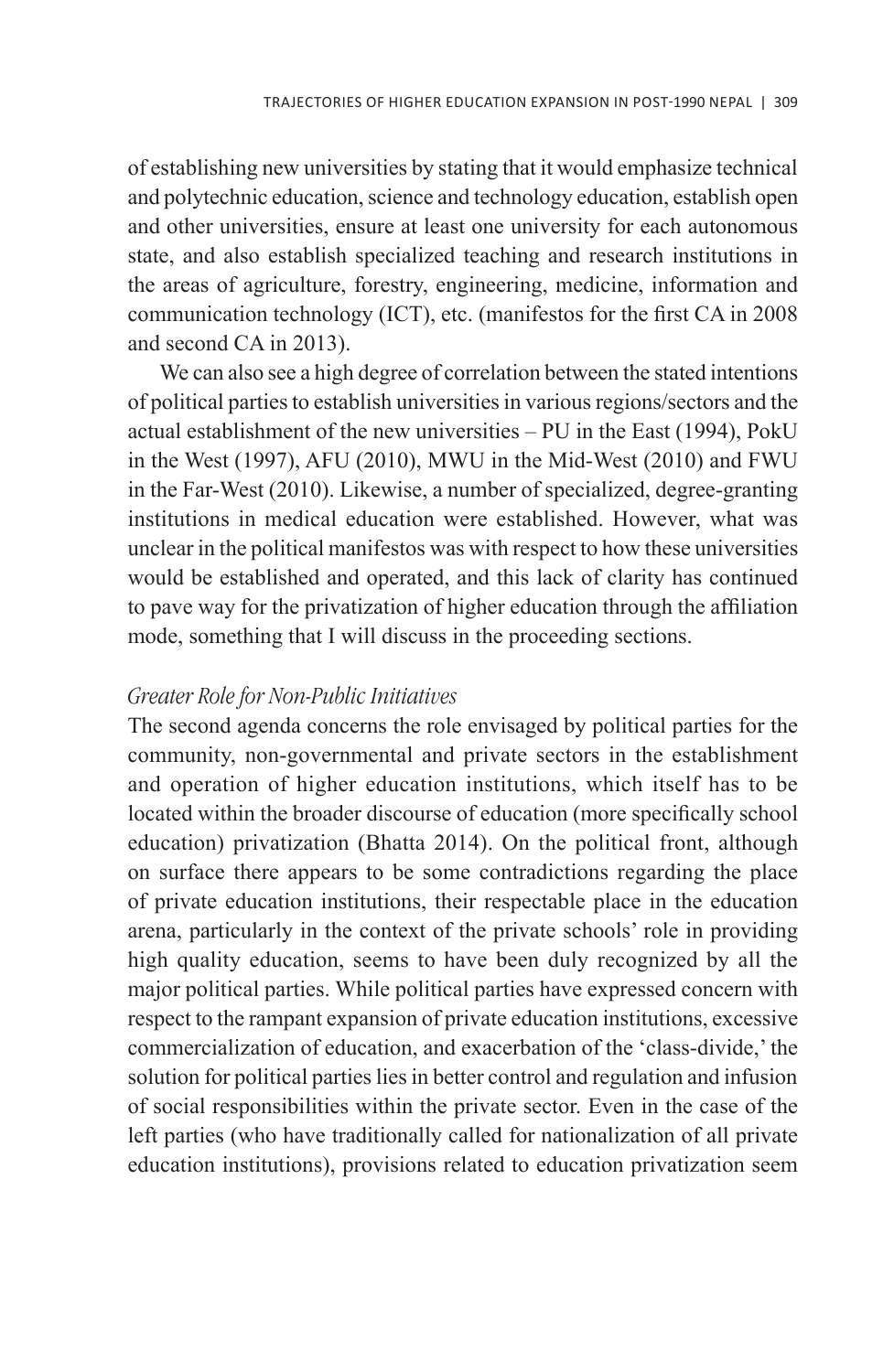to have gradually shifted from blatant 'nationalization' to 'better control' and 'better regulation.'3

Few political parties have engaged with the issue of privatization in higher education, and such engagement is not of the type seen in school education (e.g., staunch criticism of commercialization and class-divide). But it is interesting to see some traversing of ideas across the actors particularly in relation to envisaging a greater role for the private, community and non-governmental initiatives in the financing and management of higher education expansion. In this regard, the NC envisaged strengthening of private campuses (1994),<sup>4</sup> supporting private and community initiatives in establishment and operation of higher education institutions (1999), expansion of technical, employment-oriented education through private participation (2008), and greater autonomy in internal resource mobilization and management (1999, 2013). The CPN-UML also emphasized greater autonomy and freedom for higher education institutions (1991, 1999) and flexibility in the establishment of higher education institutions (1994). Both the parties also emphasized the need to regulate the private sector by setting minimum criteria/standards for establishment of higher education institutions, and through regular monitoring and supervision, including monitoring of tuition fees.

#### **Policy Engagements with Higher Education**

In this section, I examine the state policy engagements with higher education in the post-1990 period as manifest in the various national education commission reports, periodic development plans, and foreign aid-funded reform projects in higher education. By looking at these documents, we can discern that the post-1990 policy agendas in higher education have focused mainly on three aspects: (a) greater reliance on cost-recovery strategies to pay for regular and operating expenses of existing state-funded higher education institutions; (b) establishment of multiple, regional universities

<sup>3</sup> It should be noted that the post-1990 period has also witnessed organized political opposition to education privatization (particularly from the student organizations affiliated to different left political parties), against the removal of proficiency certificate level (PCL) from the university, exorbitant fees in private schools and foreign affiliated private schools. In spite of this, private school expansion has continued unabated in the post-1990 period.

4 In its 1994 and 1998 election manifestos, NC stated that some of its major achievements in higher education were the establishment of private medical colleges and KU in the private sector.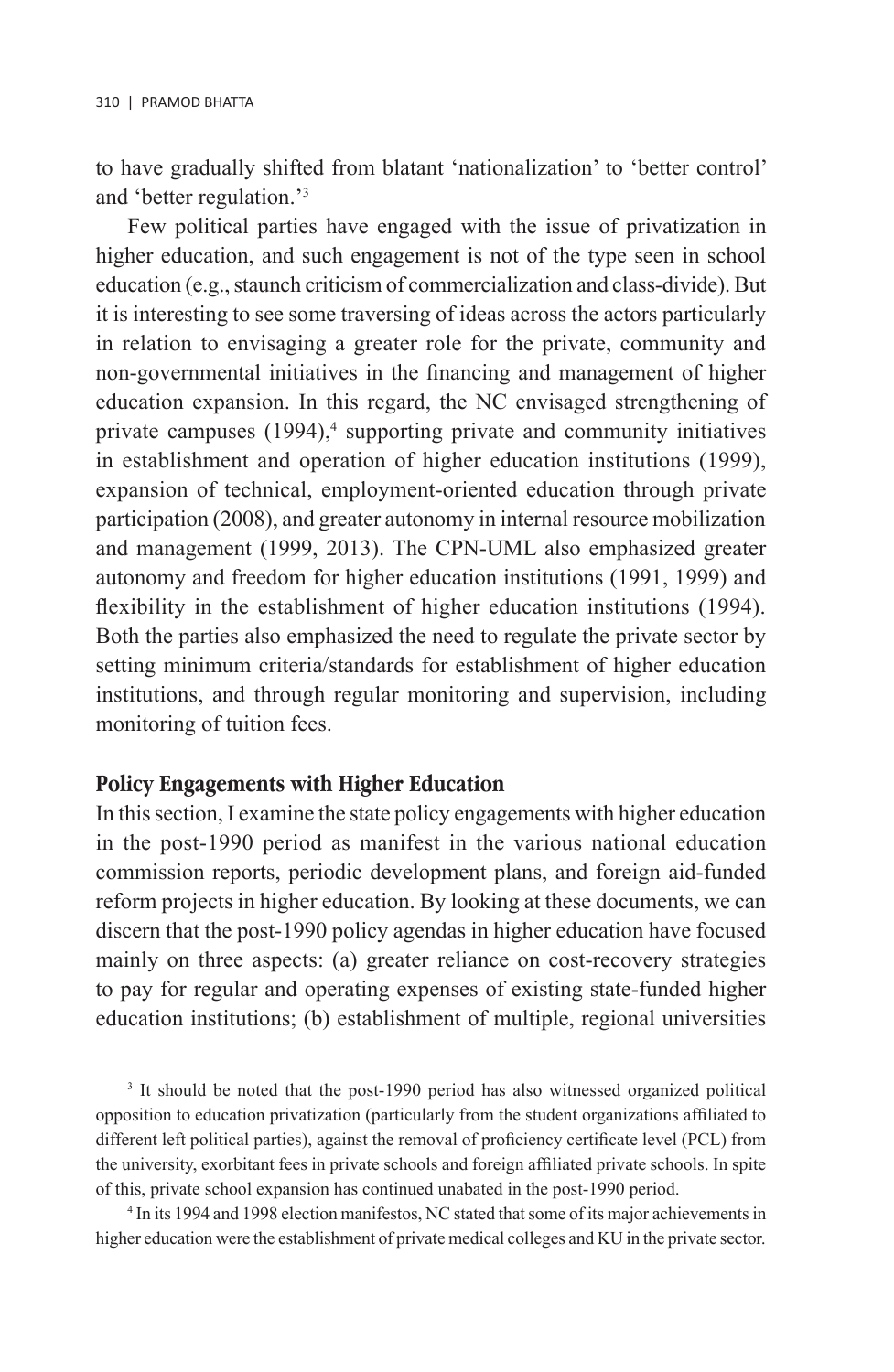though rightsizing of TU; and, (c) enhanced role for private, community and non-state initiatives in the expansion of higher education.

### *Cost-sharing and Cost-recovery*

The restoration of multiparty democracy in 1990 accelerated Nepal's espousal of neo-liberal reforms, with the subsequent periodic development plans laying a strong emphasis on market-led reforms and privatization. The education sector could not remain buffered from such ideological orientation. Given the significant cuts in state funding to higher education amidst increasing enrollments, the post-1990 development planning emphasized the importance of cost-sharing, cost-recovery and privatization in higher education. The Eighth Plan (1992–1997) called for pursuance of policies aimed at making higher education institutions economically self-reliant in the context of insufficient government resources amidst increased enrollment pressures and high administrative expenses (NPC 1992). Likewise, by highlighting TU's excessive reliance on government funds and lack of initiatives aimed at cost-recovery, the Ninth Plan (1997–2002) stated that "emphasis will be given to dissociate higher education from relying on government grants only to rely on cost-recovery, people's participation, private sector participation and government grants" to decrease the pressure on government resources (NPC 1997: 570). The Tenth Plan (2002–2007) followed suit by stating that the government will "adopt the principle of cost-recovery in the investment of education sector, implementing the system of reducing the share of the government as the level of education increases" (NPC 2002: 458). This emphasis on enhancing cost-sharing and cost-recovery has continued unabated in the subsequent periodic plans formulated in the aftermath of the second *jana àndolan* of 2006. For example, the Three-Year Interim Plan (2007–2010) stated that the non-implementation of the cost-sharing principle in higher education remains a major challenge (NPC 2064 v.s.: 253) and that block grants will be provided to higher education institutions based on cost-sharing (NPC 2064 v.s.: 259).

There are, likewise, strong recommendations related to cost-recovery and the role of the private sector in the reports of the various National Education Commissions formed to guide the education sector reforms after 1990. The report of the 1992 National Education Commission stated: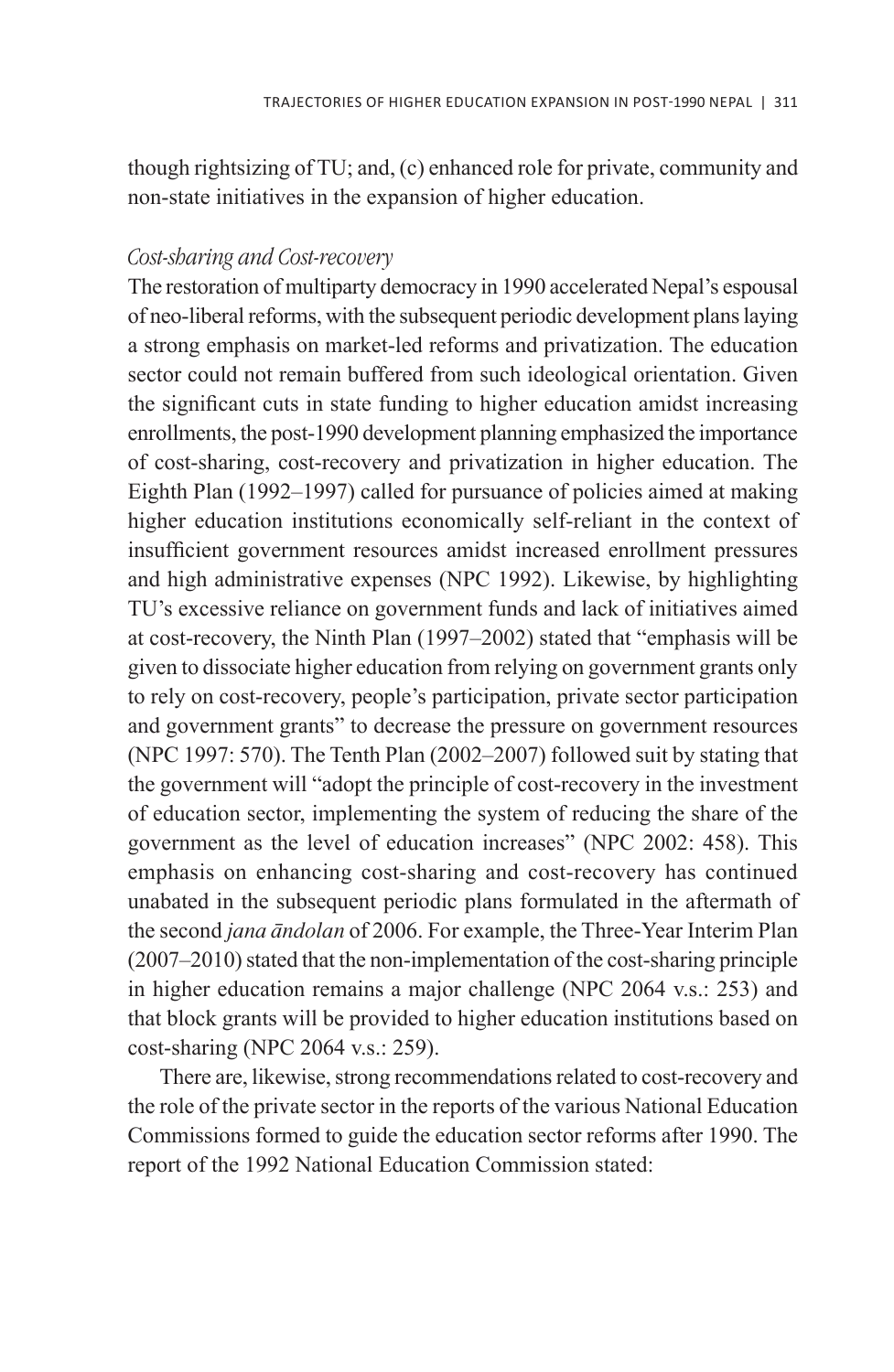Since...the beneficiaries of higher education are the upper and middle classes...the social demand for higher education should not be met out of the tax money collected from the general public of a poor country like Nepal....Let those who benefit from the expanding educational opportunities pay the greater part, if not the whole, of the main segments of the operational costs. (NEC 1992: 46)

It argued that given the competing claims for scarce government resources, public funding for education should concentrate on primary and basic education and that in the case of higher education "...the present system of full government grant should be abandoned in favor of the private ownership" (NEC 1992: 64). The Commission made these recommendations especially in the context of TU's technical institutes, suggesting that policies should be aimed at increasing internal resource mobilization to bear the recurrent expenditures. Likewise, the report of the 1998 High Level National Education Commission lamented at the meager student fees, lack of implementation of the cost-recovery principle and TU's excessive dependence on government grants, and the fact that even universities established through the private (KU) and community (PU) initiatives were receiving government grants (HLNEC 2055 v.s.: 99). It recommended the universities to adopt concrete steps to become economically self-reliant and autonomous by mobilizing internal and external resources, and adopting cost-recovery measures to reduce dependence on government grants (HLNEC 2055 v.s.: 103).<sup>5</sup>

Another set of recommendations put forth by the Education Commissions relates to the implementation of decentralization and autonomy in the TU system so as to enhance internal resource mobilization. In this regard, the 1992 Commission stated that while the provision of public grants to higher education institutions was unavoidable, it was necessary that "every university and college under it should have independence of action in chalking out programs...to foster a spirit of competition in mobilizing economic resources" (NEC 1992: 50). Likewise, the 1998 Commission reiterated the lack of progress in implementation of policies aimed at fostering decentralization and autonomy in the TU's institutes and campuses. Following in the footsteps of the 1992 Commission, it recommended the need for granting academic, administrative and financial autonomy to TU's

<sup>5</sup> The report further recommended that publicly funded technical institutes/campuses should be required to meet at least 20–30 percent of their operational costs through regular student fees, and that provision should be made to enrol additional 45 percent students on full fee paying basis to address the financial crisis faced by such institutes (HLNEC 2055 v.s.: 117).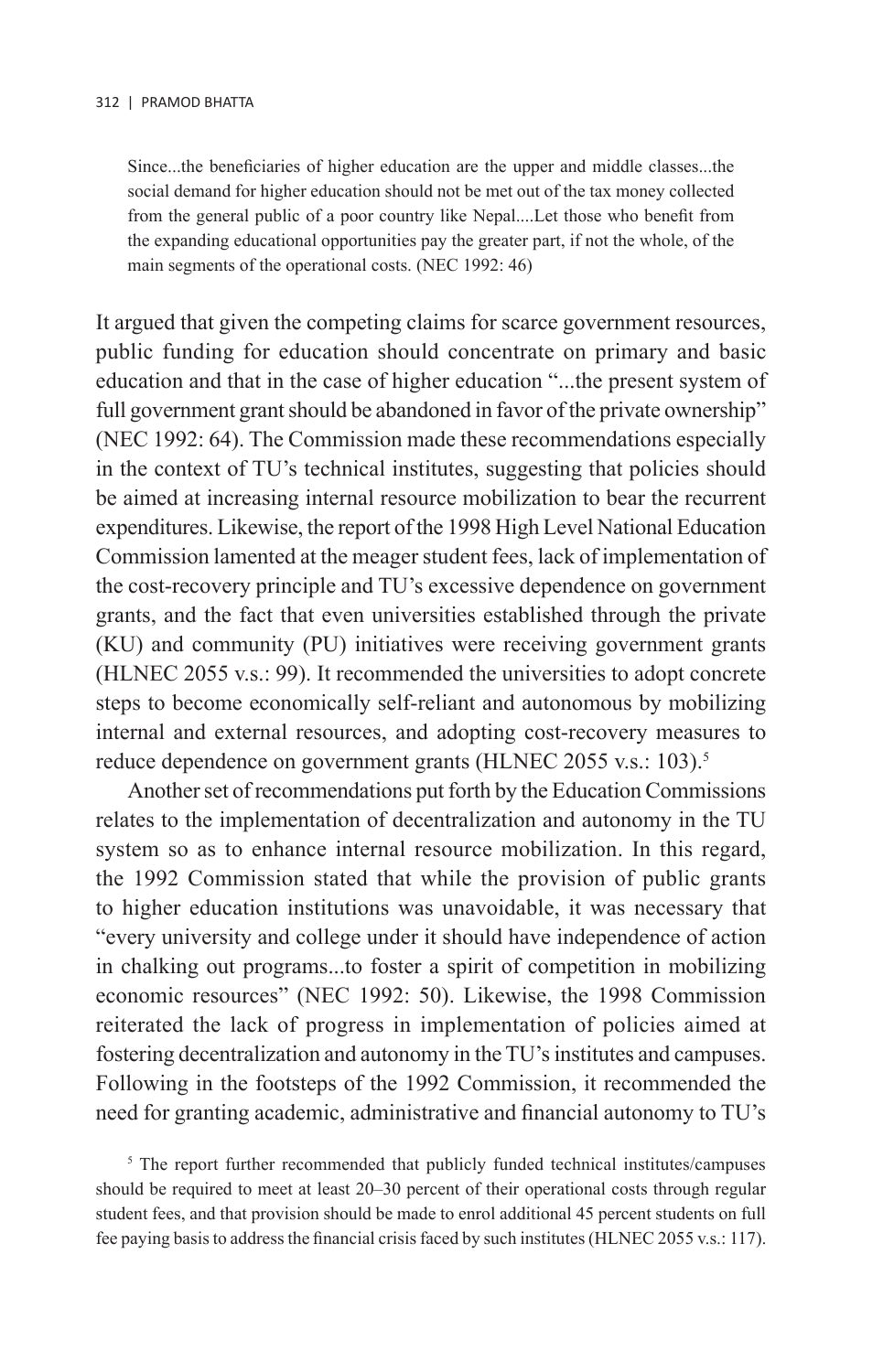constituent campuses and technical institutes in particular so that they can generate internal resources and expand their education programs (HLNEC 2055 v.s.: 104, 118–120).

However, the greatest impetus for cost-sharing and cost-recovery came from the series of higher education projects supported by the World Bank from the early 1990s. The 1995 report, *Tertiary Education in Nepal: An Assessment*, which was the final, consolidated output of the Self-Study of the Tertiary Education Sub-Sector project funded by the UNDP and executed by the World Bank since 1992, emphasized the absence of cost-sharing and cost-recovery mechanisms as an important reason for under financing of higher education. The report stated:

Across all the different levels and types of studies in the university system, the costs of higher education have been mainly financed by the Government. There is an absence of consciousness of the need for cost-sharing and cost-recovery from both the users and providers of the higher education services. The beneficiaries of higher education investments have taken the free higher education for granted...while the university has faced an increasing financial burden....Without significant cost-sharing and costrecovery, improvement of higher education...is unlikely. (Malla 1995: 4)

In describing the financing scenario of the higher education sub-sector, the same report highlighted the low levels of cost-recovery in the TU system and called for "additional efforts to augment internal revenue through increases in fees and other user charges" (Malla 1995: 53).<sup>6</sup> Many of the issues raised and recommendations made by the Malla report were included in the [first] Higher Education Project  $(HEP)$ ,<sup>7</sup> funded by the World Bank (1994–2001), which described the scenario as "low private financing," "very little cost-sharing or cost-recovery," "very low tuition" and "heavily subsidized dormitories" (The World Bank 1993: 5) and included a veiled threat to status quo as follows:

6 Some of the measures suggested by the report included reducing fee waivers, and increasing fees and other user charges (accommodation, public utilities, etc) to increase costrecovery. The report recommended that the cost-recovery rate (as a percentage of recurrent costs) should be as follows: 30–50 percent in humanities and social sciences (excluding economics) and education; 50–70 percent in engineering, general science, forestry and agriculture; and, above 70 percent in economics, law, management and medicine (Malla 1995: 60).

7 It should be noted that the HEP itself was also influenced by the World Bank's higher education policies of the time, that focused, inter alia, on cost-sharing, reduce reliance on government, and linking government funds to performance (The World Bank 1993).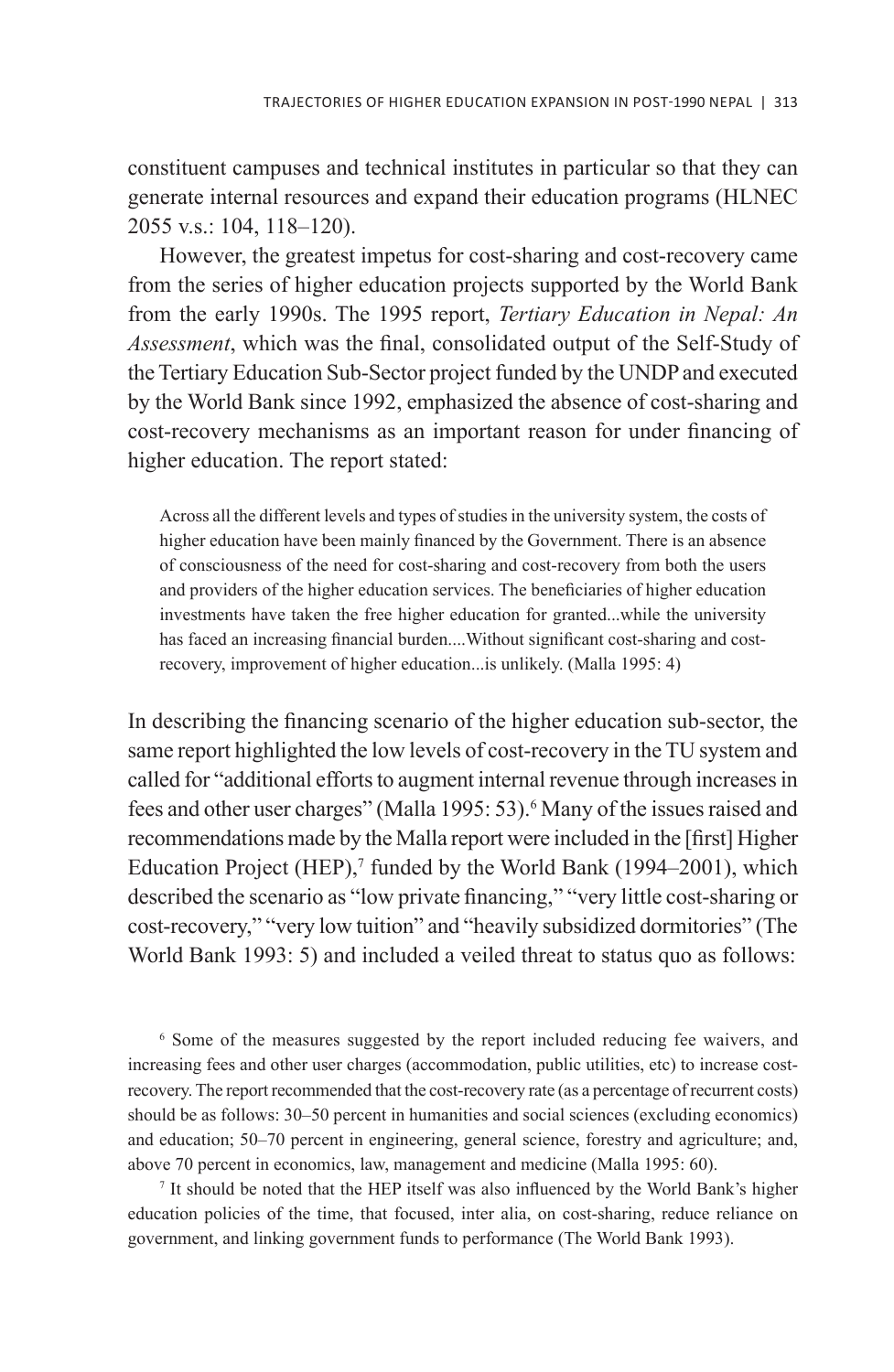If no policy changes are made and the rate of student growth and cost-recovery remains constant, capital and recurrent expenditures will create an unsustainable deficit of NRs. 3.2 billion at the university during the Eighth Plan period...it is clear that the current direction of university finances will compromise the future of the entire sector. If that were allowed to happen, the Government would be forced to shift priority funds to the university, thus potentially endangering priority social sector programs such as primary education, or public health. (The World Bank 1993: 6)

For the World Bank, efforts to increase cost-recovery were closely tied to promoting decentralization and autonomy in the TU's constituent campuses<sup>8</sup> and by incorporating various types of incentives into the decentralization and autonomy schema as, according to the Bank, "Providing incentives for reforms in the areas of cost-sharing and decentralization in TU proved to be instrumental for acceptance of the reforms" (The World Bank 2007: 8)9 . Therefore, in both the HEP and the Second Higher Education Project (SHEP; 2007–2014), the World Bank put most of its resources into promoting decentralization and autonomy of TU constituent campuses with the expectation that the financial sustainability of the participating institutions would be improved (The World Bank 1993, 2007).<sup>10</sup> And, despite the limited success achieved in fostering meaningful decentralization and autonomy

<sup>8</sup> In this regard, the Malla Report had stated that the objective of decentralization of higher education should be to "promote quality, efficiency, equity, pertinence, and resource generation" (Malla 1995: 37), and recommended a four-stage plan of action to culminate in privatization (Malla 1995: 39–45).

9 In fact, TU had already started developing and implementing a number of policies aimed at cost-recovery with the appointment of the new vice-chancellor (Mr. Kedar Bhakta Mathema, who was working at the World Bank Office in Kathmandu immediately prior to his appointment as TU's vice-chancellor) in 1991. In an interview in 1994 Mathema stated that TU was trying to enhance internal resource mobilization by increasing student fees (that had remained stagnant since 1971) by 100 percent, cutting down other student subsidies, and giving greater authority and autonomy to campuses to levy other fees and generate funds (Merz 1994: 42) as part of his "mission to bring about changes in the university system no matter how unpopular they are at the beginning" (Merz 1994: 47).

10 Another major component of these World Bank supported projects was to off-load or remove the heavily state-subsidized proficiency certificate level (equivalent of grades 11 and 12) programs to community and privately financed higher secondary education institutions and free up higher education resources. Although it is beyond the scope of this paper to discuss the impact of this off-loading on higher education financing, it should be emphasized that state funding for this intermediate level (between secondary education and higher education) was drastically cut in favor of private financing.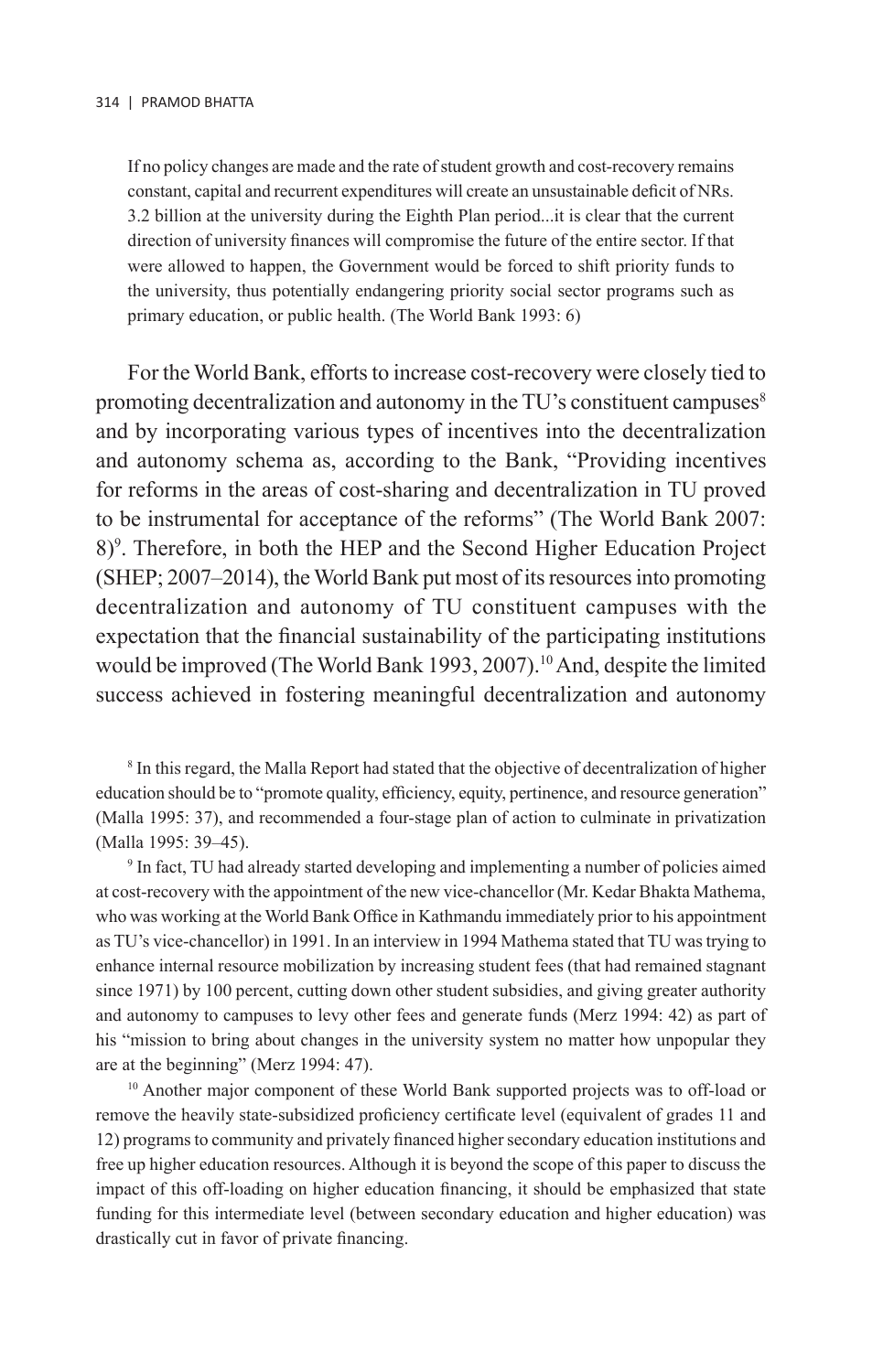in the TU system (further discussed in the section below), it does appear that the World Bank was able to make substantial headway in enhancing cost-recovery.<sup>11</sup>

# *Multiple Universities*

Local initiatives to establish more universities (after the establishment of TU) can be traced to the late 1960s. However, the idea of establishing multiple regional universities from the TU system has its roots in the deliberations of the Royal Higher Education Commission (1983). It was, however, in the early 1990s that the concept of multi-universities through rightsizing of TU gained wider attention in the policy circles, particularly in the context of excessive growth of TU across the country that resulted in a highly centralized, inefficient and unmanageable higher education structure. Under the policy of multi-universities, the 1992 National Education Commission had suggested the need to establish new universities in the development regions by "integrating the constituent and affiliated campuses of TU" in these regions (NEC 1992: 64), stating further that existing technical institutions and campuses in the regions should be affiliated with these (new) universities. Hinting at the possible political developments related to the establishment of new universities, the 1992 Commission had warned that

...a new university should not be justified on the ground that the local pressure is 'irrepressible or irresistible' or that funding from some source is easily available. Any attempts at setting it up on religious, cultural, political or commercial grounds should be discouraged. As far as possible, any new university should be a teaching, residential body...not a registration and examination centre....It should not be an overstretched organism like Tribhuvan University. (NEC 1992: 62–63)

It should be noted that the government had already established PU and PokU in 1994 and 1997, respectively, without following the recommendations of the 1992 Commission and in contradiction to the provision of realizing regional universities through regional clusters envisaged by the World

<sup>11</sup> For example, the SHEP document noted that due to decentralization within TU, "full fee programs were introduced in several campuses and internal resource mobilization has improved" (The World Bank 2007: 119). As evidence, it stated that "the cost-sharing rate at Pulchowk Campus (Engineering faculty) has increased to 52%, and similarly to 39% at the Nepal Commerce Campus (Management Faculty) and 47% at the Faculty of Medicine" (The World Bank 2007: 119–120).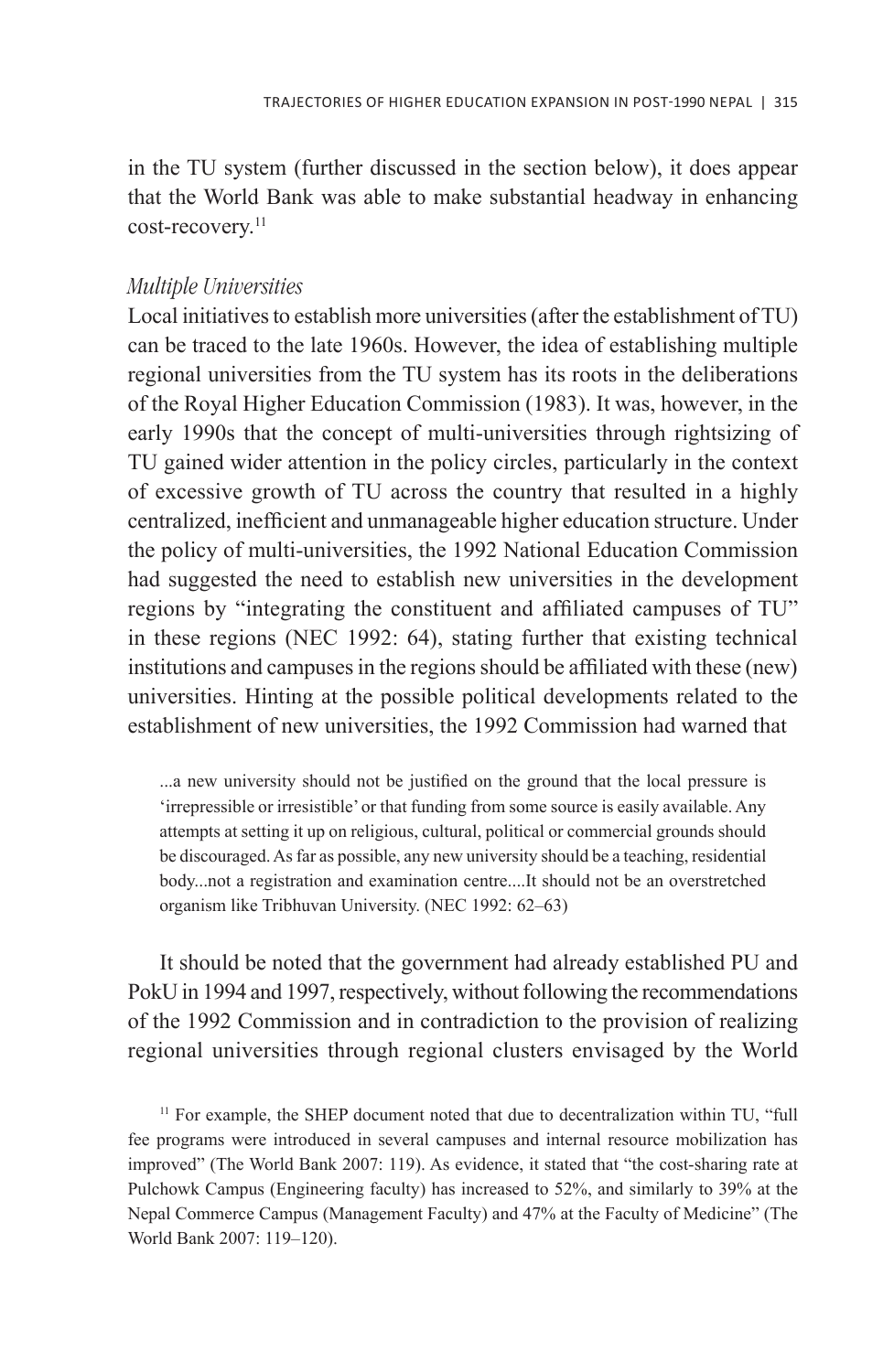Bank-supported HEP that the government had been implementing. This 'policy chaos' and 'lack of clarity' regarding multi-university and regional universities was raised by the 1998 High Level National Education Commission, which noted:

On the one hand, the government is implementing the plan to make Prithvi Narayan Multiple Campus a regional university by developing it as the lead campus through the World Bank-supported Higher Education Project, while, on the other, the government has established Pokhara University. This shows the lack of coordination and mutual trust amongst the official agencies, and contradictions in implementation. (HLNEC 2055 v.s.: 98)12

The 1998 Commission reiterated that "the regional universities are the universities to be formed from TU distribution" (HLNEC 2055 v.s.: 98) and recommended that the "constituent and affiliated campuses of TU in the general stream should be gradually integrated into the regional universities in accordance with the predetermined terms and conditions and that the legislation of the concerned universities should be amended for this purpose" (HLNEC 2055 v.s.: 103). It further recommended that henceforth new universities should be opened only after ensuring the requisite educationalacademic infrastructures.

The idea of rightsizing TU and establishing multiple regional universities also has a strong resonance in the periodic development plans formulated after 1990, especially the Ninth (1997–2002) and the Tenth (2002–2007) Plans. Although the Eighth Plan (1992–1997, during which PU and PokU were established) did not mention anything about the establishment of new universities, the Ninth Plan lamented at the lack of congruence between the concept of regional universities and the plan to develop TU's main campuses in the various regions into universities (NPC 1997: 568). The Plan adopted the policy and implementing strategy to establish universities in all five development regions in accordance with the multi-university concept, and to also establish agriculture and forestry university and other technical universities possibly from TU's existing institutions (NPC 1997: 574, 583). Even in the case of already established universities (PU and PokU), the Ninth Plan stated that these universities will be developed into regional universities (NPC 1997: 584) and that the TU campuses will be integrated

<sup>&</sup>lt;sup>12</sup> For further details on the trajectories of PokU, see Adhikari and Parajuli (2014).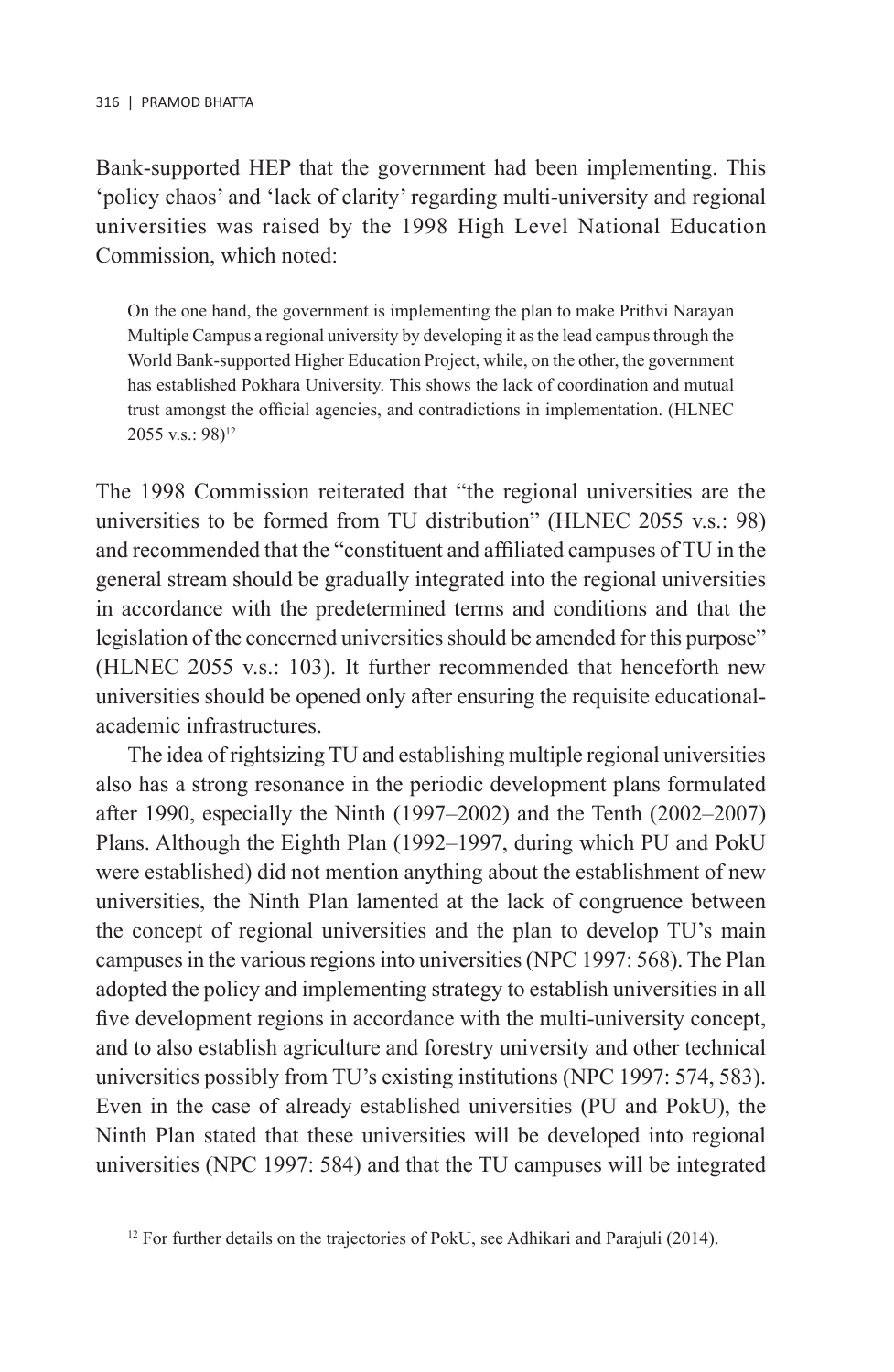into the regional universities (NPC 1997: 586). The Tenth Plan, whilst mentioning that the Ninth Plan targets of setting-up additional universities at the regional level were not realized (NPC 2002: 452), continued to argue for breaking TU into regional universities, citing that TU's massive expansion had affected its progress and efficiency (NPC 2002: 455). The Plan aimed to convert TU's Institute of Agriculture and Veterinary Sciences into a deemed university (NPC 2002: 460). In its delineation of the programs however, the Plan remained silent on integrating TU constituent campuses into the regional universities and only called for "accrediting the affiliated educational institutions of TU to other regional universities...to develop the institutional structure of higher education at the regional level...on costsharing basis with concerned stakeholders and communities" (NPC 2002: 458). Even for the development of new universities in the Mid- and Far-Western regions, the Tenth Plan stated that it would develop infrastructure to set up universities in these regions without mentioning anything about TU's campuses in these regions (NPC 2002: 460). After 2007, the concept of multi-universities through rightsizing of TU gradually subsided although the rhetoric to open university in each development region, establish science and technology university, and encourage deemed universities continues to exist in the subsequent periodic plans (NPC 2064 v.s., 2071 v.s.).

Instituting structural reforms within TU was also a major focus of the various higher education projects supported by the World Bank since 1992. Much has already been written about the restructuring of TU envisaged by the World Bank supported reform projects in the post-1990 period (see Martin Chautari 2072 v.s.; Parajuli, Uprety and Onta 2072 v.s.). In this connection, a preparatory project – self study of the tertiary education subsector – implemented by TU, UNDP and the World Bank from 1992–1995 had envisaged decentralization of authority and the development of regional clusters of TU campuses that would ultimately gradually evolve into new, autonomous regional universities (Malla 1995). Building on these recommendations, the HEP had included a major program component related to decentralization of TU campuses and development of regional clusters in the West (with Pokhara-based Prithvi Narayan Campus as the lead) and the East (with Biratnagar-based Mahendra Morang Campus as the lead) in anticipation that these campus clusters would gain regional autonomy over time and be ultimately transformed into regional universities (The World Bank 1993). However, the program did not make any headway in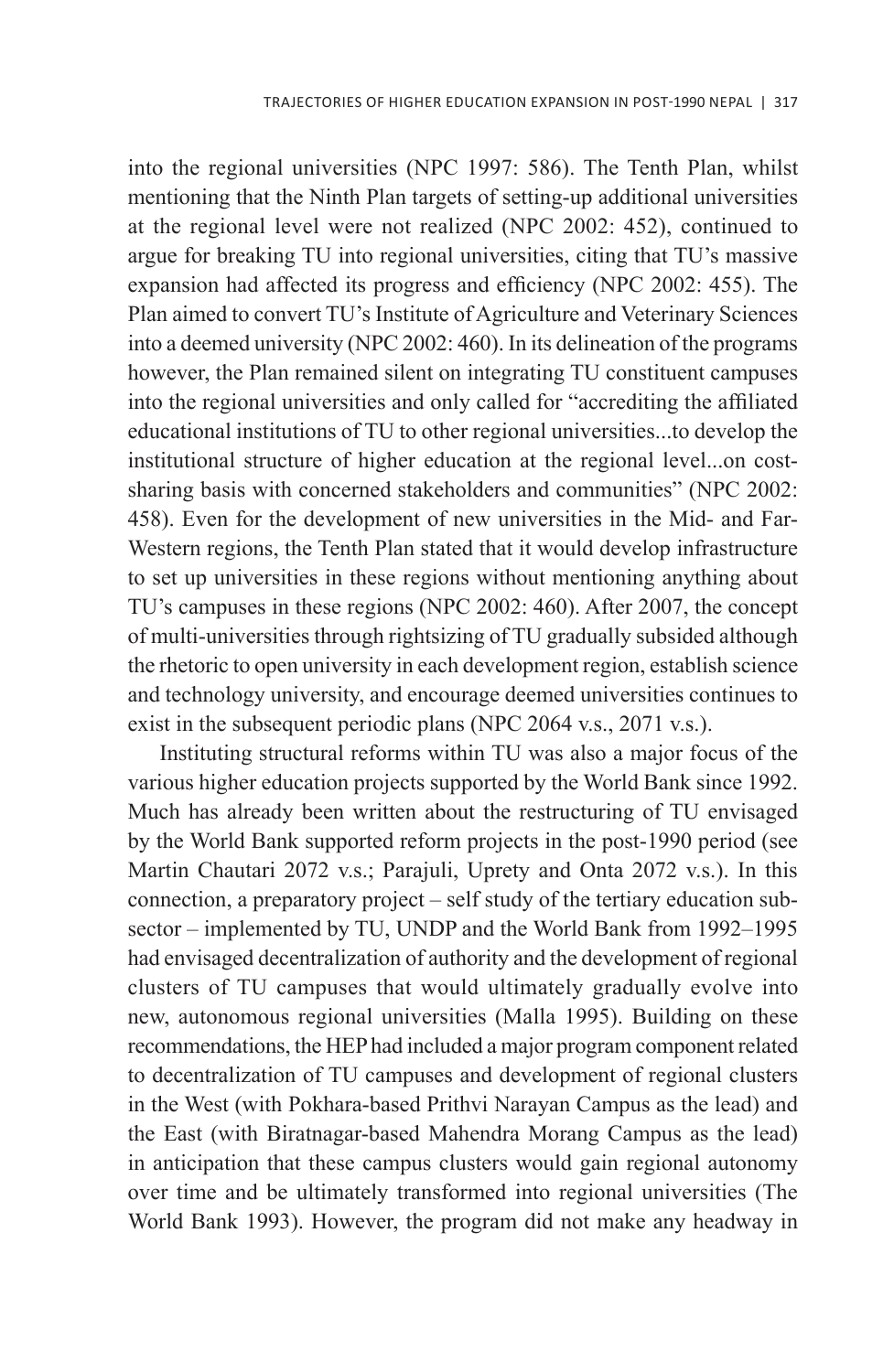the Mahendra Morang Campus and was subsequently dropped. Even in the case of Prithvi Narayan Campus, no substantive progress was made other than the expenditure of project grants particularly in infrastructure upgrading. The cluster idea was deemed 'unsatisfactory' by the World Bank and subsequently dropped in 1999.13

#### *Encouraging Private, Community and Non-state Initiatives*

Whilst the post 1990 policy agendas emphasized greater cost-recovery and cost-sharing strategies for existing state-funded institutions, they emphasized an enhanced role for private, community and non-state initiatives in the expansion of higher education institutions to cater to the increasing demand for enrollments. In this regard, the Eighth Plan clearly articulated, as part of its general development framework to open sectors related to the long-term development of the nation such as education to the private sector (NPC 1992: 14), the need to expand the provision of higher education, especially technical higher education, by encouraging private and community initiatives (NPC 1992: 74–76). Likewise, the Ninth Plan stated that "emphasis will be given to dissociate higher education from relying on government grants only to rely on cost-recovery, people's participation, private sector participation and government grants" to decrease the pressure on government resources (NPC 1997: 570). The Tenth Plan followed suit by stating that the institutional structures of various newly established universities would be developed through cost-sharing with concerned stakeholders and communities by encouraging private and non-governmental sectors to establish higher education institutions (NPC 2002: 458, 460). This trend of providing space to the private and community sectors has continued unabated in the subsequent three-year plans and the Thirteenth Plan (2013–2016). For example, the Thirteenth Plan states that the coordination, facilitation and partnerships amongst private, public and cooperative sectors will be enhanced (NPC 2071 v.s.: 21), private and civil society/non-government sector will be treated as "partners in development" (NPC 2071 v.s.: 22) of public sectors,

<sup>13</sup> In SHEP, the World Bank focused more on decentralization and autonomy of TU constituent campuses with the expectation that the autonomous campuses would gradually evolve into full-fledged universities. However, even in the case of campuses that have been declared autonomous, evidence of academic autonomy is yet to emerge although they enjoy some administrative and financial autonomy. For further details, see Martin Chautari 2072 v.s.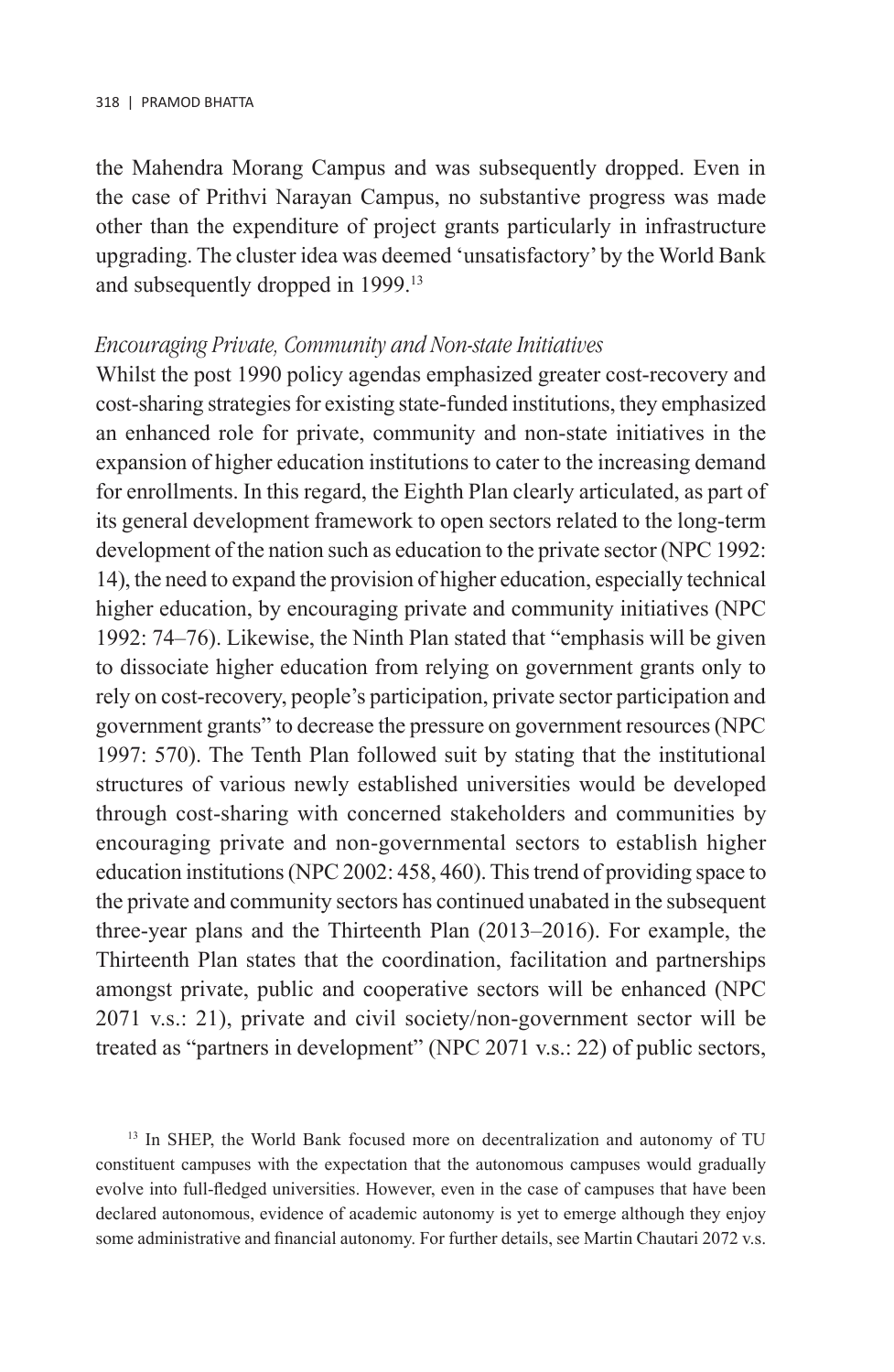and procedures will be developed for the establishment and affiliation of private sector education institutions (NPC 2071 v.s.: 144).

There are, likewise, strong recommendations related to enhancing the role of private and community initiatives in funding the expansion of higher education in the reports of the Education Commissions and the World-Bank supported projects. In this regard, the 1992 Commission report had recommended for increasing "people's participation" and "private sector's involvement" especially in expanding higher technical education, and making such participation the modus operandi for the establishment of future colleges and universities (NEC 1992: 86). Likewise, the 1998 Commission had recommended that the private sector should be encouraged to establish institutions in the fields in which they have shown interest (such as medicine and engineering), although also cautioning about the need to control "commercialization" of such institutions (HLNEC 2055 v.s.: 116). In the World Bank supported higher education projects too, there was a strong justification for privatization and marketization in higher education by stating that the "introduction of private provision has helped to mobilize significant private funding for higher education  $-$  e.g., from 1980 to 2004 the publicly provided share of enrolment has dropped from 100 percent to about 64%" (The World Bank 2007: 2–3). Further, these documents stated that "By charging market-based fees, KU, PU and PokU...have demonstrated that universities in Nepal can improve their financial sustainability" (The World Bank 2007: 2; see also p. 11).

At the same time, the post-1990 policies also started to differentiate between the various types of 'private' campuses and to highlight the contributions of the community and public initiatives in the establishment and operation of higher education institutions. This started with the 1998 High level National Education Commission, which issued a bashing criticism of its predecessor 1992 Commission by stating that the remarks made (by the 1992 Commission) in the context of private (affiliated) campuses were "not so encouraging," "superficial" and "not driven by a situational analysis of facts" even though 133 such campuses were already in operation (HLNEC 2055 v.s.: 133). Using 'public' and 'affiliated' campuses interchangeably, the 1998 Commission report lamented at the meager amount of state grants to such campuses and recommended that affiliated campuses be categorized into "public" and "private" based on criteria such as funding, fees, community involvement, and management in order to ensure availability of regular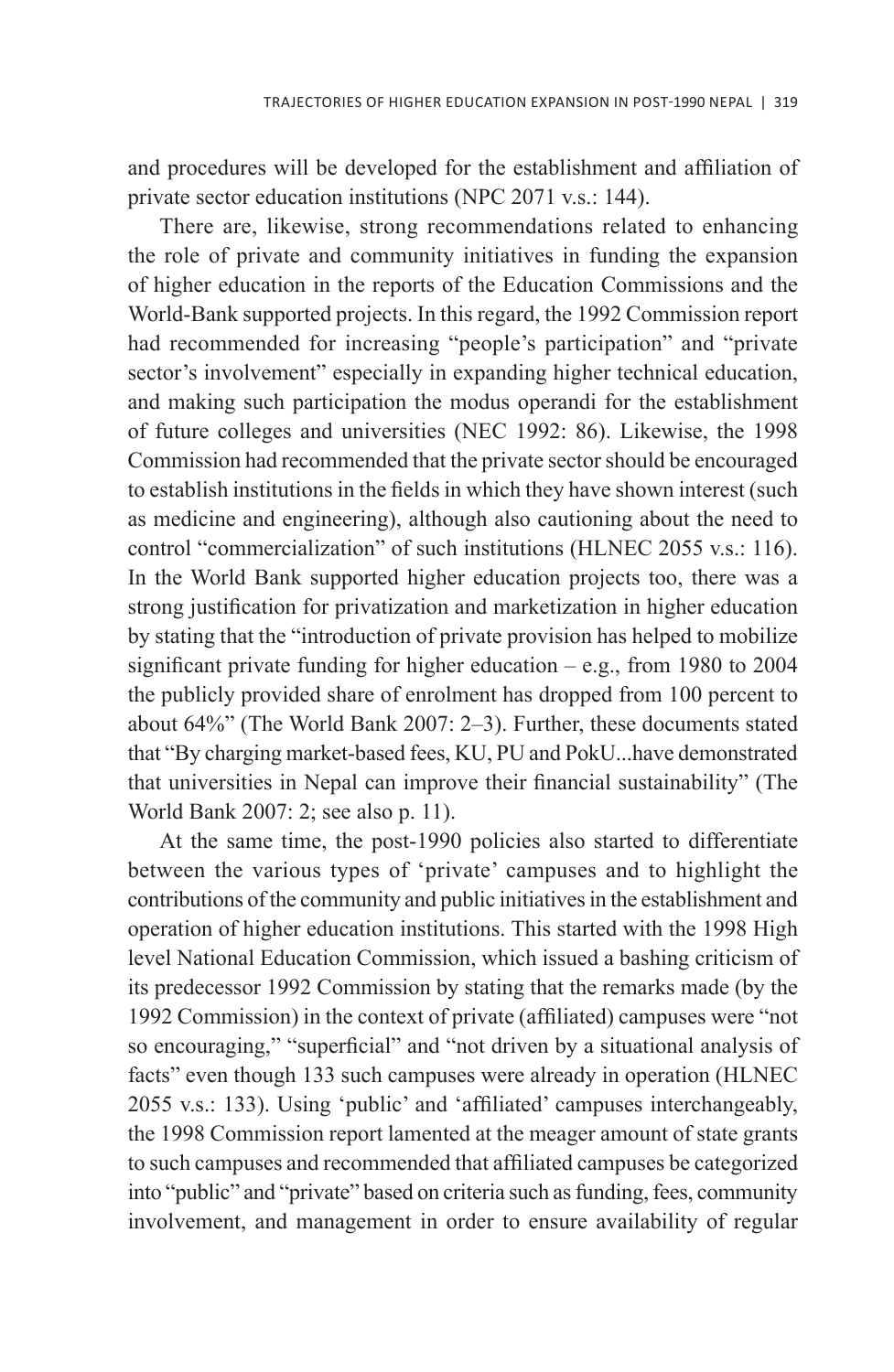University Grants Commission grants to public affiliated campuses from the perspective of equity (HLNEC 2055 v.s.: 136–137; see also p. 105).<sup>14</sup> Community campuses also occupy an important space in the World Bank supported higher education projects. In the HEP, the World Bank had envisaged that the proficiency certificate level of TU would be offloaded to community-run secondary schools and the 'satellite' community campuses and incentive packages were included for such community institution.<sup>15</sup> This engagement increased with the implementation of the SHEP from 2007, with the Bank stating the following:

The community campuses, accounting for 27% of enrollments, receive negligible public sector funding, and as such face constraints for expansion and diversification. Nevertheless, they are increasingly being perceived as attractive candidates for public sector investment. (The World Bank 2007: 3)<sup>16</sup>

# **From Intents to Action – Realities of the Post-1990 of Higher Education Reforms**

In this section, I focus on the actual trajectories of higher education expansion in the post-1990 political formations. The first has to do with how new universities were de facto established. Second relates to the growing engagement of the for-profit private sector in aiding this establishment. And, the third concerns the rise of not-for-profit 'community' institutions as a cushion for such growing commercialization of higher education.

<sup>14</sup> It should be noted that this recommendation for classification of private higher education institutions into public (not-for-profit) and private (for-profit) was an extension of the recommendations made by the 1992 National Education Commission in the context of private schools (NEC 1992). This recommendation also strongly resonates with the recommendations made by a University Grants Commission study related to the management of affiliated campuses (See Amatya and Gyawali 2058 v.s.).

<sup>15</sup> For instance, in the policy statement jointly signed by the then Education Secretary and TU Vice Chancellor and annexed to the HEP, it is clearly stated that the government policy is to "run higher secondary education institutions mainly with community financing" (The World Bank 1993: 29).

<sup>16</sup> In SHEP, the World Bank had aimed to provide performance and matching grants to ten community campuses, and non-recurrent grants to 200 community higher secondary schools to manage the PCL phase-out from universities.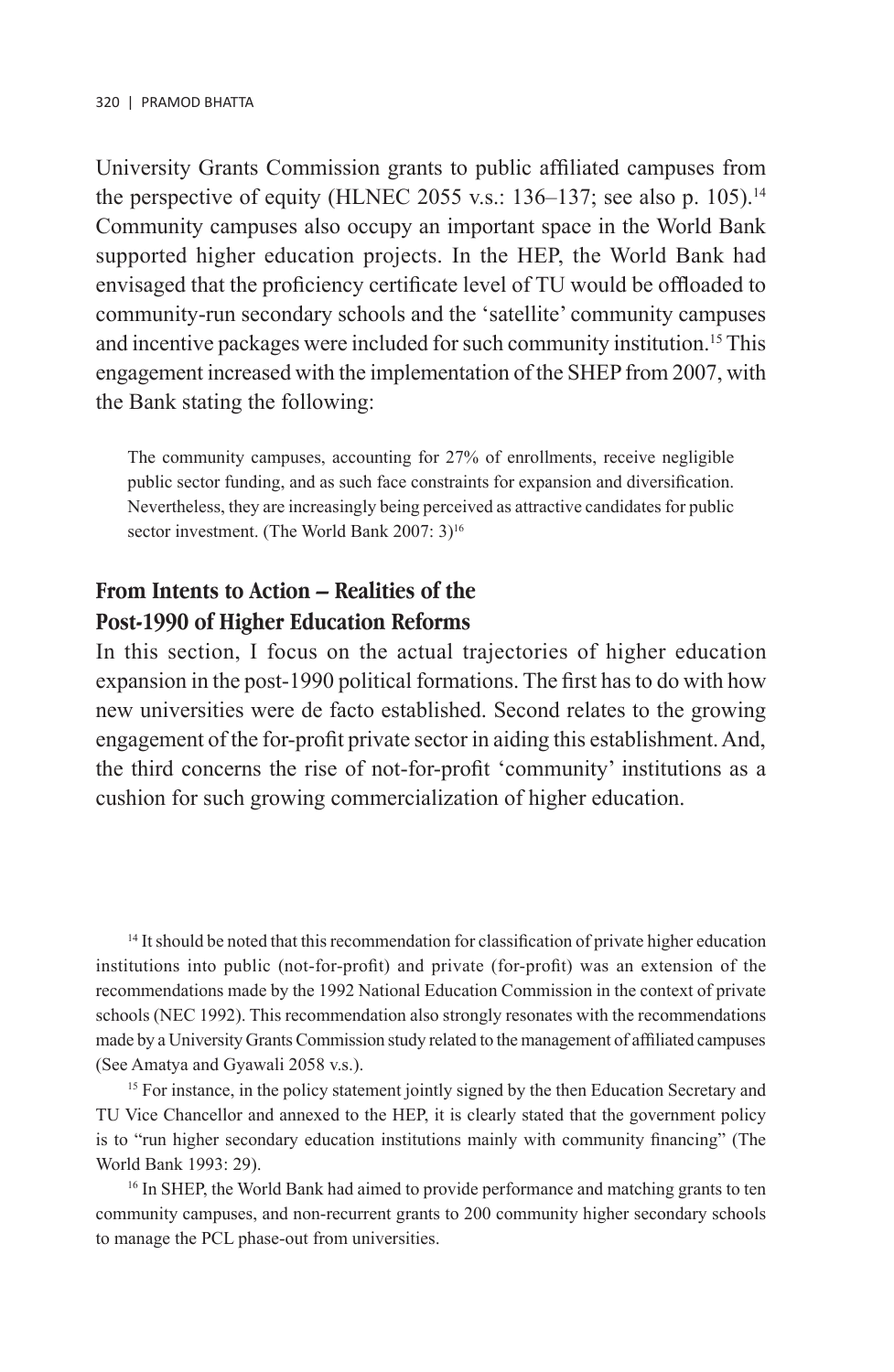# *The Growth of Affiliating Universities*

The newer universities after 1990 were established largely in accordance with the manifest intents of the major political parties (as manifest in their election manifestos) and state policies (as manifest in various education commission recommendations and the periodic development plans) to establish universities in various geographic locations and sectors. However, in the absence of operational details laid out in the manifestos with respect to how such universities would be established, for the political parties, such 'establishment' seems to have been accomplished with 'declaration' of the university – in essence, the approval of the concerned university act from the Parliament and the appointment of office-holders in the key posts (viz., Vice-chancellor, Rector and Registrar or equivalent) – without any guarantee of state funding for their institutional development and operational expenditures.17 It was instead stated in the preamble of the acts that the universities would be established and operated through community and private initiatives although the key officials would be appointed by the political party in power, including the Prime Minister as the ex-officio Chancellor of the University.18 Thereafter, in the absence of adequate funding from the state, such new universities were, and continue to be left in the lurch with respect to their functional establishment and operation, resulting in a considerable time lag between the establishment of the university and its functionality. In the case of PU, the university did not receive any grants from the government in the first three years of its approval, and it was only able to establish a BBA program in the fourth year. Likewise, PokU was able to conduct academic program in its constituent campus only after twoand-a-half years. And the LBU could enroll students and conduct classes only after four years of its declaration.

Such routes of new university establishment were in stark contrast to the vision outlined in the National Education Commission reports, periodic

<sup>17</sup> The meager amount allocated by the state to these universities by the government through the University Grants Commission was barely enough to keep the salaries of the key officials going.

<sup>18</sup> The preamble of the Purbanchal University Act states that it would be operated primarily through people/community (*janastarbàña*) and the Pokhara University Act states that it would be operated through maximum participation of the private sector (*nijã÷rot*). It should be noted, however, that for the universities established in 2010 (Agriculture and Forestry University, Mid-Western University and Far-Western University), the preambles of the respective university acts clearly mention that they will be established through the investment of the Government of Nepal.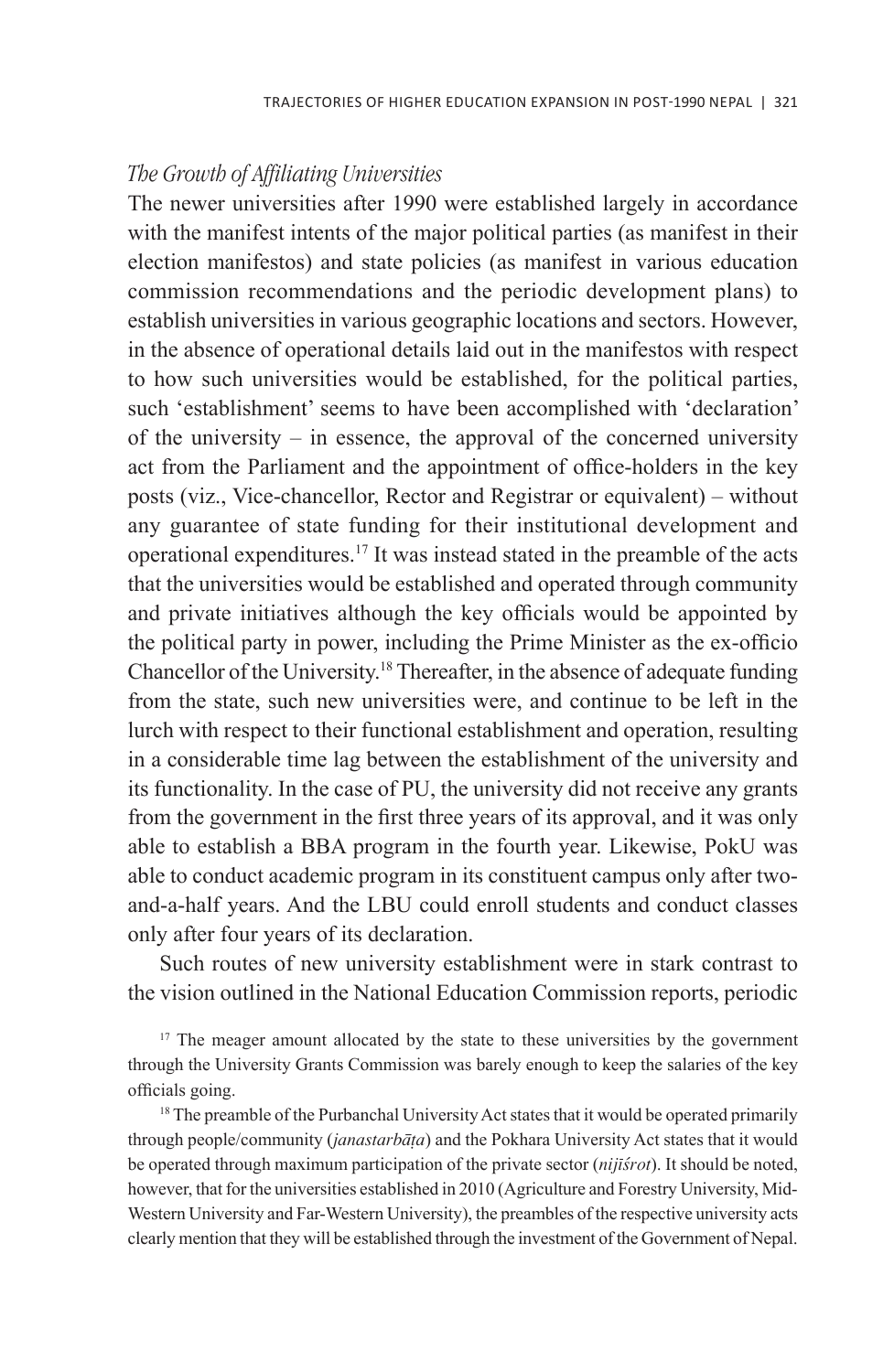development plans, and the World Bank supported higher education reform projects after 1990, which had envisaged the formation of new, regional universities through rightsizing of TU, or dissociating some of its constituent and affiliated components in those regions. The issue of why TU component campuses could not become parts of these new 'regional' universities has been dealt in detail separately (Parajuli, Uprety and Onta 2072 v.s.; Martin Chautari 2071 v.s., 2072 v.s.). Suffice here to say that there was a clear disjunct or even contradiction between the 'problem,' 'policy' and 'politics' streams (Kingdon 1995) regarding how these new universities would be 'rationally' established, the reasons for which could be located within TU (that vehemently resisted attempts to dissociate its campuses) and the local politics (that linked new institutions with its social status and protection of political clout). Had these new universities evolved from the TU component campuses as envisaged by the official policy stream, they would likely have had some nominal infrastructure, teachers and students to function immediately with some effect. But in such absence, the considerable timelag between the 'establishment' and 'functionality' of the universities was only natural.

In the absence of assured government grants for both capital and recurrent costs of the new universities, the initial government-appointed office holders of such 'back-pack' universities<sup>19</sup> understood these institutions as *àfai kamàyera calàunuparne* (earn yourself and operate) and they came under immense pressure to generate own resources. As a result, affiliation became the convenient avenue for these universities to increase their student number and generate the much-needed revenues. By granting affiliation to (mostly privately established) colleges, the central offices of the universities could generate resources by imposing various kinds of levies and fees.<sup>20</sup> For example, in the case of PU and PokU (both of which are notorious for

<sup>19</sup> The term 'back-pack' (literally denoting office in the bag for lack of physical space) was used by vice-chancellors of various universities during our interactions with them at various times during the course of the research.

<sup>20</sup> Some of the major categories of levies and fees include: application and feasibility study fees; security deposits; fees for granting of initial program(s); annual/biennial program renewal fees; per student annual fees; student registration and examination fees; and campus monitoring costs. Levies are also charged for change of name or location/address of the affiliated campus. Further, the affiliation fees are much higher for technical programs such as medicine and engineering, and management programs compared to humanities and social sciences and education. Personal communication with the concerned offices of universities.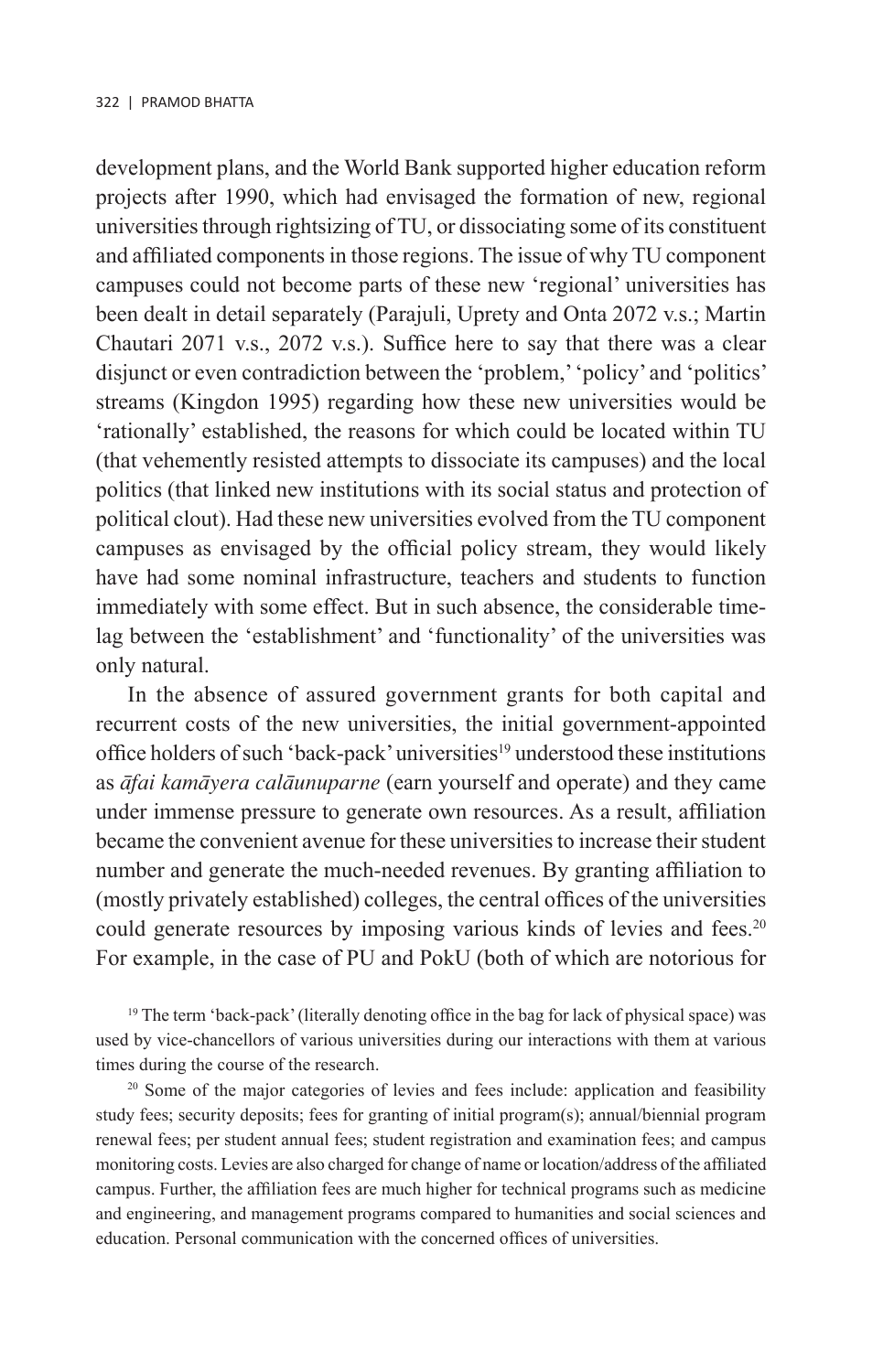affiliation), almost 100 percent of their operating expenses are met through internal sources, and since both of these universities do not have substantial number of students in their constituent campuses, revenues generated from affiliation constitute the bulk of this internal source (CEDA 2007). In the case of PokU (for which data is available), the contribution of revenues generated from affiliation increased from 31 percent (NRs. 15.6 million) in 2003/04 to 46 percent (NRs. 259 million) of its total annual income in fiscal year 2014/15. It should be noted that PokU already had seven affiliated campuses when its constituent campus was being set-up in 1998/99. Similar is the case with PU. As a result, the ratio of constituent-affiliated campuses and the students enrolled in them, both are biased towards affiliated (see Table 2). In the post-1990 period, the various universities' own, constituent campuses increased by only 29 percent (1.3 times) as against over 800 percent (9 times) for affiliated campuses. As a result, the share of students enrolled in constituent colleges declined from 66 percent (2000/01) to 36 percent (2012/13). The benefits of affiliation to the university also went beyond the generation of additional revenues. It contributed to the expansion of the university across the nation, increase in student size, and expansion of programs/disciplines that it itself could not provide.21 However, granting of affiliations posed no additional liabilities (such as ensuring the maintenance of minimum quality standards through faculty training, dissemination of the new curriculum, etc) for the host (affiliating) university other than conducting external examinations and issuing degrees/certificates to the students.

Affiliation also provided significant monetary and social incentives and benefits to the political and other actors involved in securing affiliations. There have been allegations of substantial under-the-table monetary transactions and gives-and-takes involved in granting affiliations, which are significantly higher for professional programs such as medicine and engineering, particularly in the context of approving affiliations to institutions that have not fulfilled the minimum eligibility criteria or requirements for operation. Absence of an overall framework or guideline on affiliation has meant that this continues to happen at the discretion of individual universities (more specifically officeholders of these universities who are in turn appointed by the political parties in power). It should be noted that financial irregularities in the granting of affiliations was one of the key reasons stated

<sup>&</sup>lt;sup>21</sup> It is widely alleged that this practice was started by KU, which gave affiliation to many medical colleges when it did not have its medical faculty or school.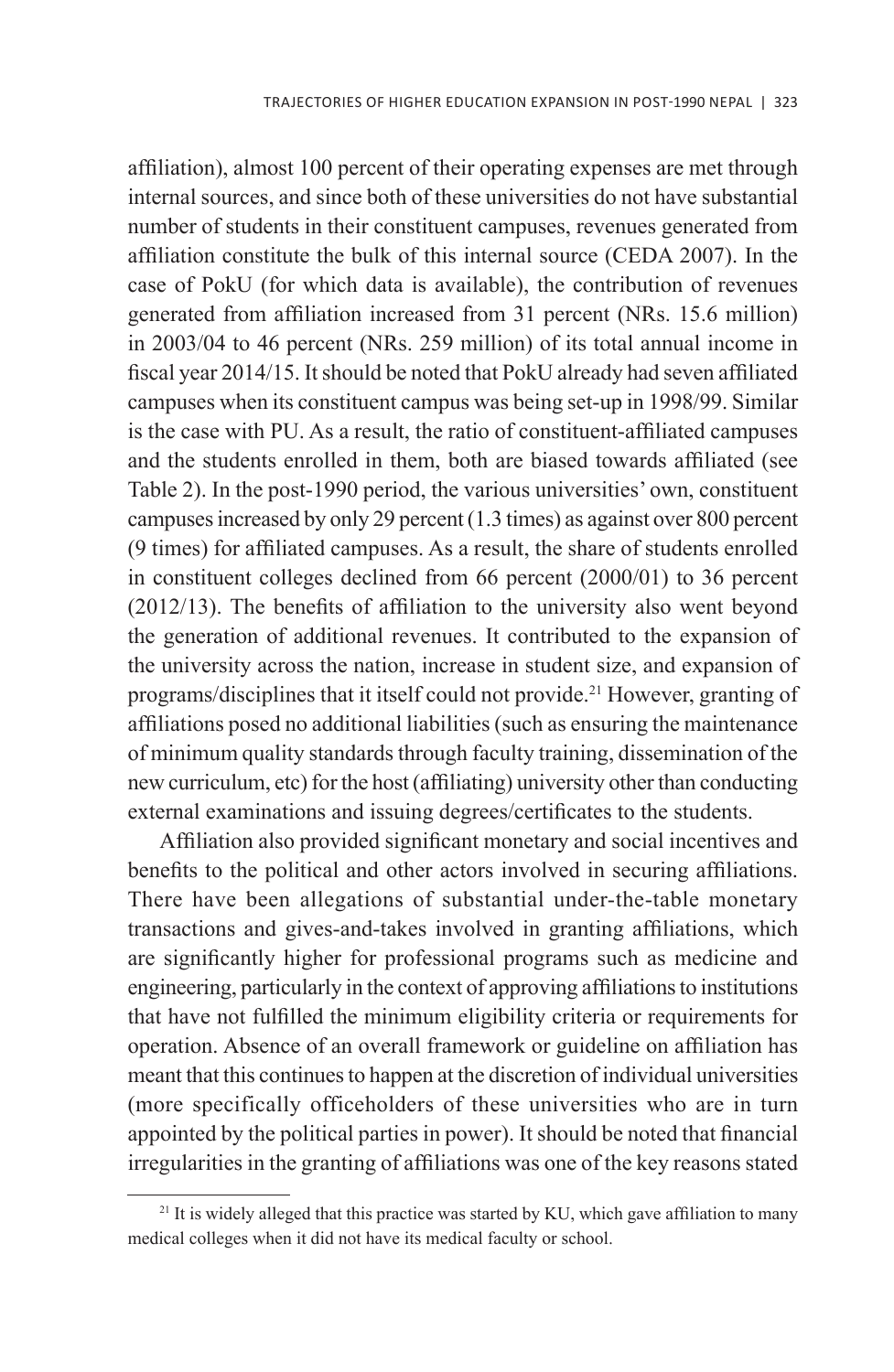by the Commission for Investigation of Abuse of Authority for its raid in the central offices of TU, PU and PokU in August 2014, and subsequently for the suspension of the key officials in some of them. It is also the key reason for the ongoing public fiasco related to the regulation of medical education in the country (see Mathema *et al.* 2072 v.s.).

#### *Privatization through Affiliation*

Secondly, affiliation provided a convenient backdrop for a rapid privatization (and commercialization) of higher education in the post-1990 period. Concomitant with the growing privatization of higher education, efforts were made in the 1990s to classify affiliated campuses into 'public/community' and 'private' to distinguish not-for-profit institutions from for-profit ones, and provide nominal government grants and subsidies to public ones to encourage their growth. However, the growth of for-profit, private affiliated campuses has significantly outnumbered that of not-for-profit community campuses. Between 2000/01 and 2012/13, private campuses increased by 716 percent compared to only 132 percent for the community campuses. Further, of the total 427 community campuses, 99 percent (422) are affiliated to TU and the remaining five to PU. PokU and KU have no community campuses.

In this manner, affiliation paved the way for a rapid commercialization of higher education, which manifested itself through proliferation of 'highvalue' professional programs that are easily sellable in the market. These include programs in medicine, engineering and business administration/ management in which the majority of the students are enrolled (see Table 3). For example, more than 80 percent of the campuses affiliated with PokU and PU offer programs in medicine, engineering and management. In the case of KU, eight of the 15 affiliated campuses offer programs in medicine, and more than 50 percent of the total KU graduates are from the medicine faculty (UGC 2014). In contrast, very few private affiliated campuses offer programs in the humanities and social sciences that have much lower market value, and those that do provide programs in applied humanities and social sciences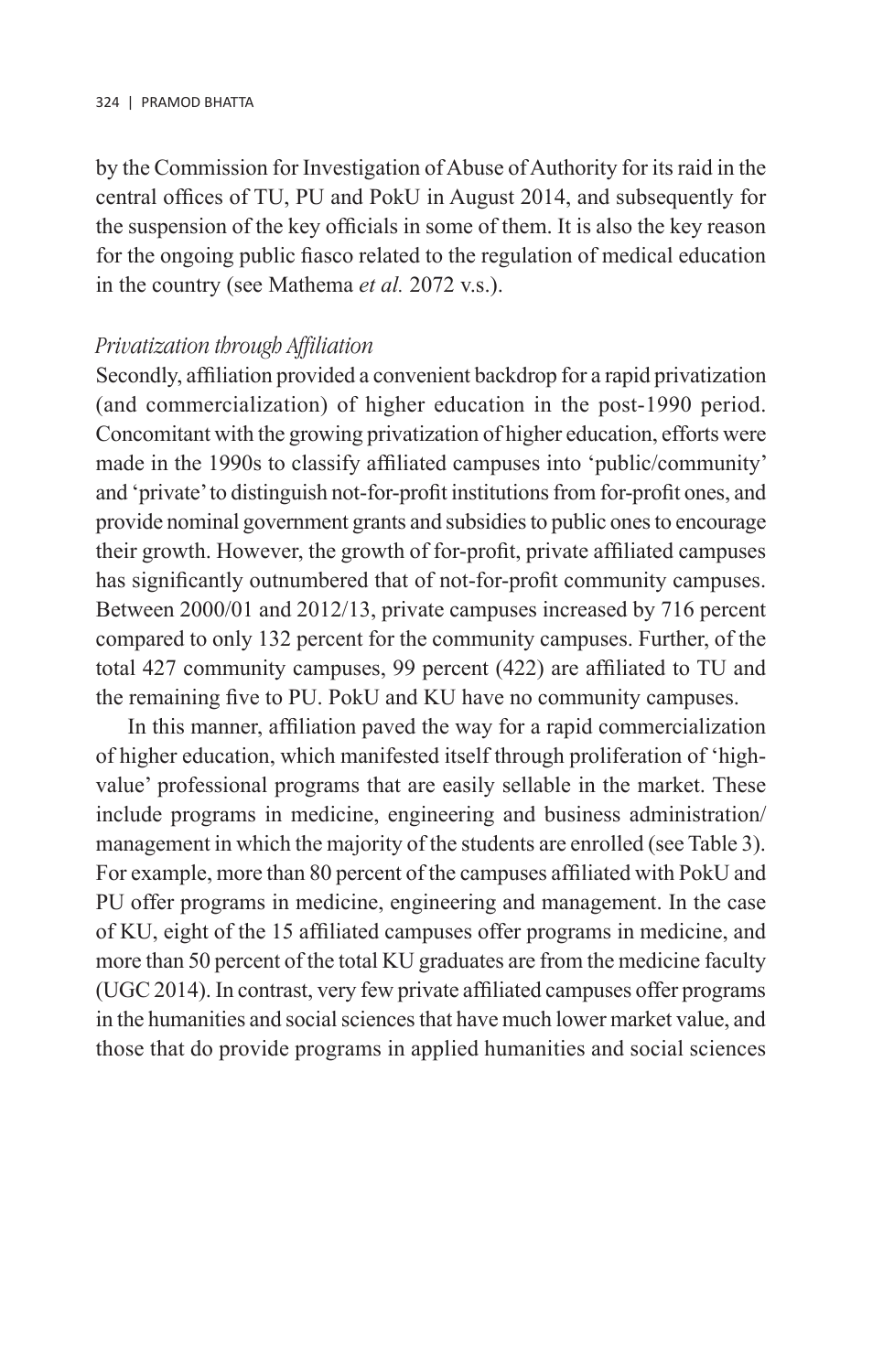|                  |             |                        | Table 2: Constituent-Affiliated Campus and Student Ratios in Big Four Universities, 2012/13 |                         |                 |                                         |
|------------------|-------------|------------------------|---------------------------------------------------------------------------------------------|-------------------------|-----------------|-----------------------------------------|
| University       |             | Campuses               |                                                                                             |                         | <b>Students</b> |                                         |
|                  | Constituent | <b>Affiliated</b>      | <b>Affiliated Ratio</b><br>Constituent-                                                     | Constituent             | Affiliated      | <b>Affiliated Ratio</b><br>Constituent- |
| UT               | 60          | 981                    | 1:16.4                                                                                      | 196,985                 | 303,732         | 1:1.5                                   |
|                  |             | $\overline{15}$        | 1:2.5                                                                                       | 4,878                   | 8,076           | 1:1.7                                   |
|                  |             | 126                    | 1:42                                                                                        | 854                     | 24,942          | 1:29                                    |
| PokU             |             | 49                     | 1:12.3                                                                                      | 1,747                   | 22,633          | 1:13                                    |
| Total            | 73          | 1,171                  | 1:16                                                                                        | 204,464                 | 359,383         | 1:1.8                                   |
| Source: UGC 2014 |             |                        |                                                                                             |                         |                 |                                         |
|                  |             |                        | Table 3: Distribution of Students across Subjects in Big Four Universities, 2012/13         |                         |                 |                                         |
| University       |             | Engineering & Medicine | Management                                                                                  | Technology<br>Science & | Education       | <b>Social Science</b><br>Humanities &   |
| FU               |             | $\frac{0}{2}$          | 33.5                                                                                        | 3.3                     | 43.8            | 16.2                                    |

|                  | Table 3: Distribution of Students across Subjects in Big Four Universities, 2012/13 |            |                         |           |                                       |
|------------------|-------------------------------------------------------------------------------------|------------|-------------------------|-----------|---------------------------------------|
| University       | Engineering & Medicine                                                              | Management | Technology<br>Science & | Education | <b>Social Science</b><br>Humanities & |
| L                | 2.0                                                                                 | 33.5       | 3.3                     | 43.8      | 16.2                                  |
| KU               | 67.1                                                                                | 13.8       |                         | 4.2       | 7.4                                   |
| P <sub>U</sub>   | 31.9                                                                                | 33.3       |                         | 22.0      | 2.9                                   |
| PokU             | 27.8                                                                                | 63.2       |                         | 0.0       | 1.2                                   |
| Source: UGC 2014 |                                                                                     |            |                         |           |                                       |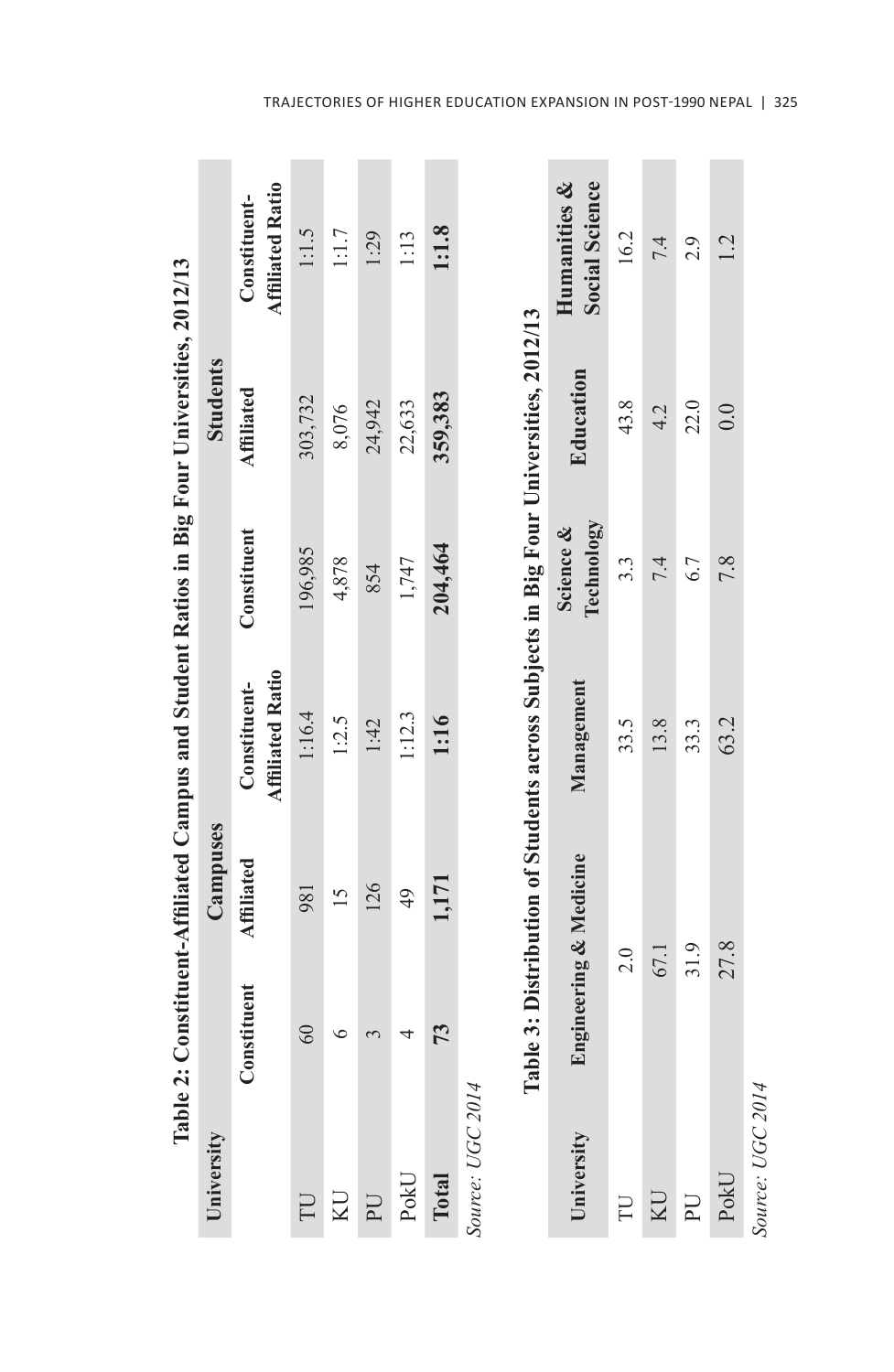(such as development studies, social work) trather han the basic humanities.22 This is in stark contrast to the community affiliated campuses that offer low value programs. Data suggests that of the 422 community campuses affiliated to TU, only 3.3 percent (14) offer a program in Science and Technology and only one provides a program in Engineering. The rest provide programs in Education, Humanities and Social Sciences, and Management. Further, only about 20 percent (83) offer a post-graduate or masters program. The same is the case with the five community campuses affiliated with PU.<sup>23</sup> What is noteworthy is that such community campuses are located in rural and remote areas and attended by the poor, contributing to a phenomenon similar to the 'pauperization' of public schools (Bhatta 2009).

# **Conclusion**

In the preceding sections, I have described how the major political parties and state policy documents engaged with higher education reforms in the post-1990 Nepal. This was a period characterized by increasing student enrolments amidst decreasing government budget to higher education, and loud socialist rhetoric surrounding the accessibility and affordability of education at all levels amidst the adoption of neo-liberal policies aimed at cost-recovery and greater role for the private and non-state actors. Given that the major political parties did not have their own substantive agendas related to higher education other than the intent to establish new institutions, the political parties latently adopted the dominant policy agendas related to marketization and privatization of higher education as reflected in initiatives such as greater cost-recovery in publicly funded institutions, and private and community led expansion of new campuses. However, even in the dominant policy agendas, necessary legislative frameworks and functional modalities for the involvement of private and community actors in the provision of higher education were not worked out. In such a context of "uncoordinated multiplicity of choices and constraints" (Levy 2006: 219), the affiliation mode provided a convenient backdrop against which the popular aspirations for higher education could be met without any substantial investment by either

<sup>22</sup> For example, PokU, which offers a total of 43 programs across different disciplines, has only three programs in humanities and social sciences (BA; MA, MPhil and PhD in English; and, MA in Population, Gender and Development).

<sup>23</sup> Of the PU's five community campuses, two provide a program in management, one in arts and four in education.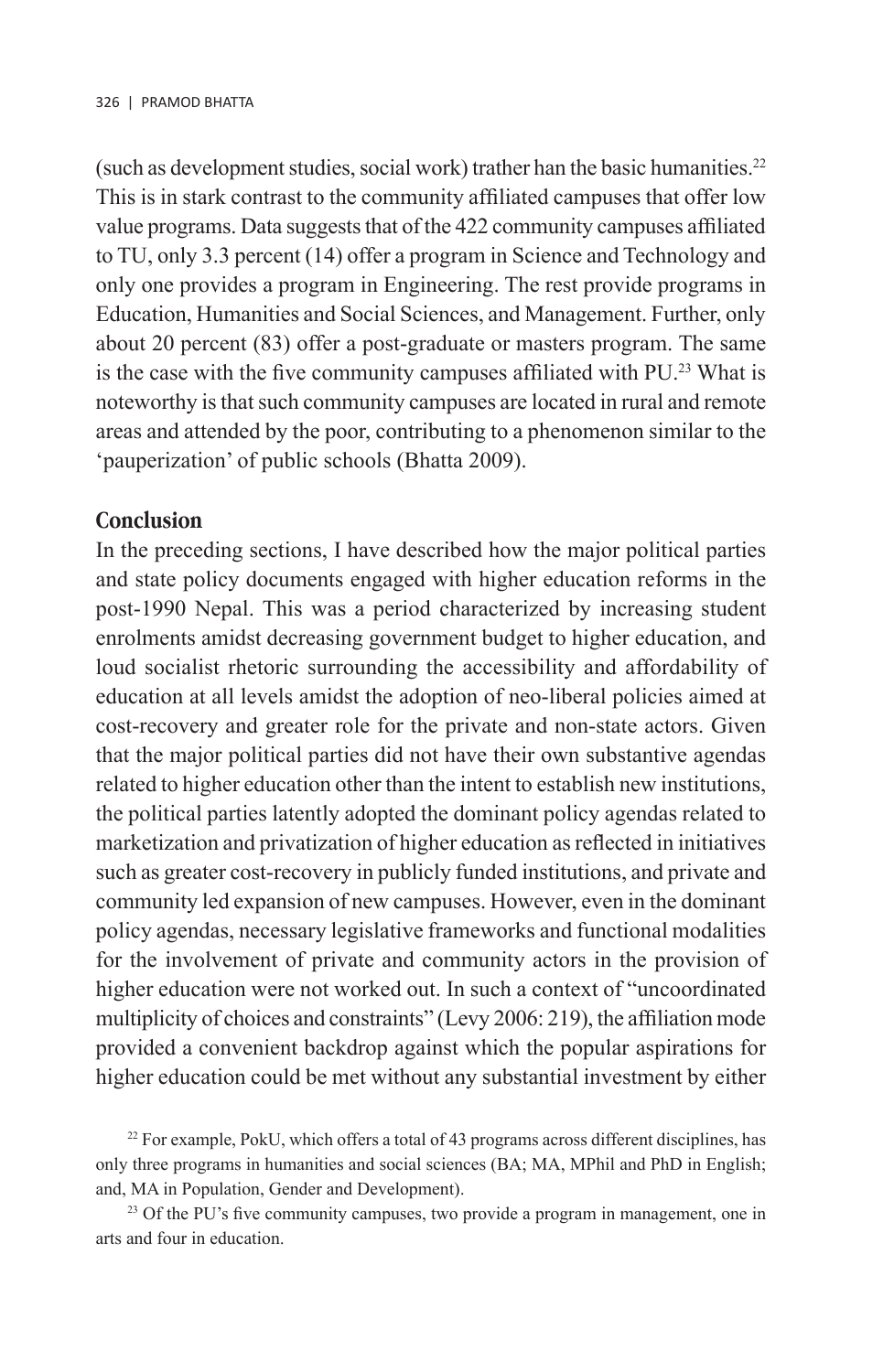the state or the private sector. Such a provision fulfilled the desires of the private sector that could graduate students against a fee without having to substantially invest in teachers or infrastructure. And it provided the much needed revenues to newly established universities that could not finance themselves without resorting to increasing their student numbers from which various types of fees could be raised in the name of affiliation. This is similar to the Indian scenario in which the "policy ambivalence regarding private higher education" (Powar 2011: 341) and the "lack of a firmer restraining political legal framework" (Gupta 2004: 14) has led to higher education hanging between the conflicting interests and varying powers of the state and the market (Tilak 2013), and private higher education being "suspended between over-regulation...and discretionary privatization" (Kapur and Mehta 2004: 2).

Affiliated campuses in general, and community affiliated campuses in particular, also served to mask the de facto privatization of higher education that happened at an alarming pace after 1990 giving the false impression that it was a peripheral phenomenon because the universities per se were being established by the political parties and the governments led by them. However, irrespective of their central role in 'establishing' the university, it was the private sector (understood here broadly as all non-state actors and resources, including the corporate and community) in its for-profit and notfor-profit avatars that actually rendered these universities 'functional' and was thus the mainstay of higher education expansion in the post 1990 period. Is the Nepal case an exception to the global experiences regarding the role of privatization in the expanding the provision of higher education? This is obviously not the case. In fact, it fits neatly with the experience elsewhere where private higher education "often emerges or grows on the margins of what is allowed, in a gray area that the policy did not foresee" (Levy 2006: 239). But what is salient about Nepal is that such de facto privatization has been astutely covered under the guise of affiliation. And, as the private sector becomes more dominant, it will also become more organized, making it increasingly difficult for the state to regulate privatization in higher education<sup>24</sup>

<sup>24</sup> Such difficulties in regulating the private sector are already evident in Nepal's school sector in which state attempts to fix fee ceilings, draft legal frameworks and impose taxes have been defied or met with stiff resistance by the highly organized private sector (Bhatta 2014).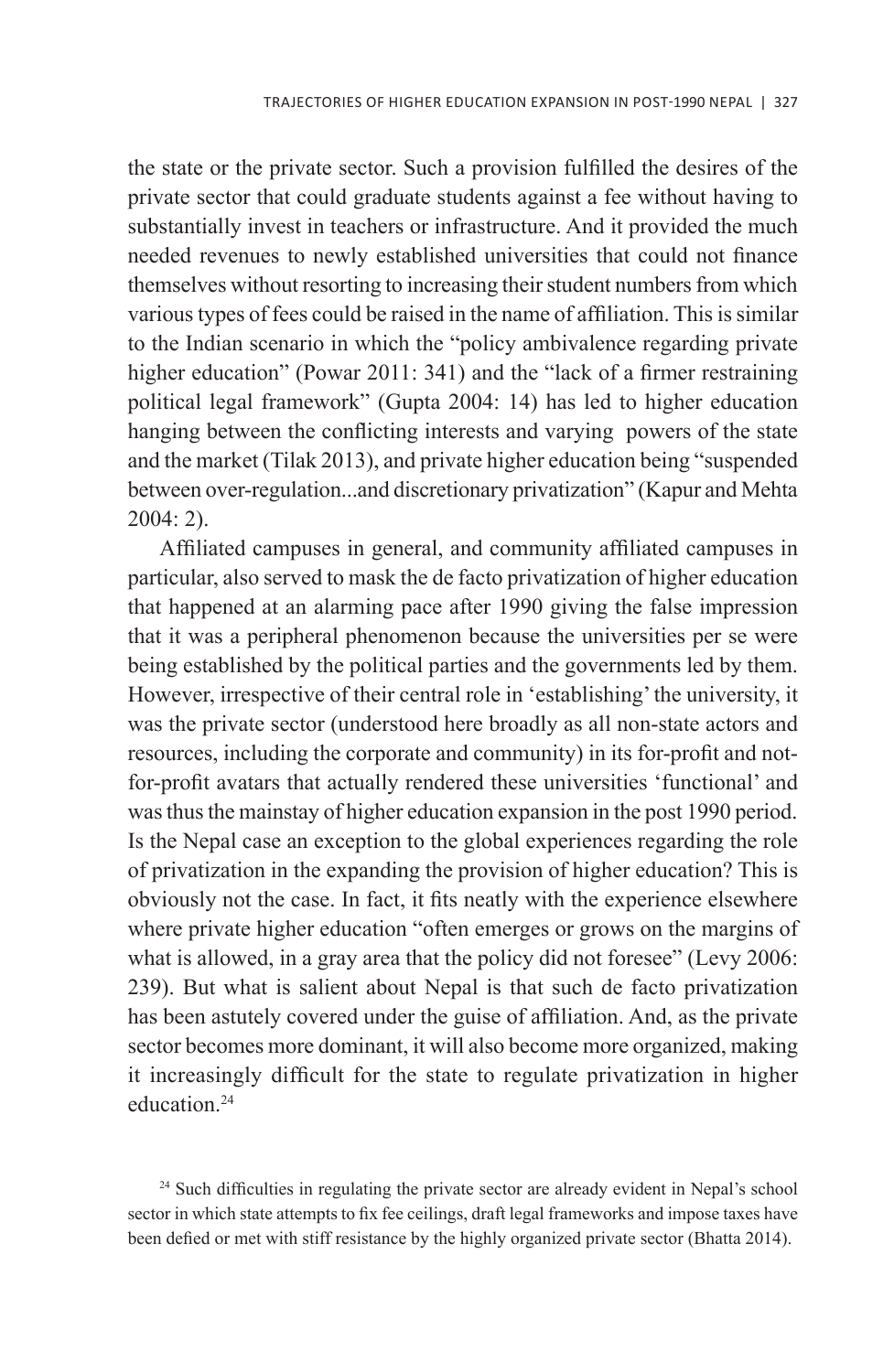# **Acknowledgements**

This research was done as part of the project 'Promoting Public Debate on Higher Education Reforms in Nepal through Research and Public Interactions' executed by Martin Chautari during 2014–2015 with support from the Open Society Foundations, UK. I am grateful to Pratyoush Onta, Devendra Uprety, Lokranjan Parajuli, Rajendra Dhoj Joshi and two anonymous reviewers for their useful comments and suggestions. I would also like to thank the various participants of MC Public Discussions for providing useful suggestions at various stages.

## **References**

- Adhikari, Krishna and Lokranjan Parajuli. 2014. Pokharamā Viśwovidyālaya Sthàpanàrtha Bhayekà Prayàs. *Studies in Nepali History and Society* 19(2): 323–345.
- Altbach, Philip G. 2005. The Private Higher Education Revolution: An Introduction. In *Private Higher Education: A Global Revolution.* Philip G. Altbach and Daniel C. Levy, eds., pp. 1–9. Rotterdam: Sense Publishers.
- Amatya, Sooryalal and Damodar Gyawali. 2058 v.s. Viśwovidyālayaharūkā Sambandhan dine Nīti, Avadhāraņā ra Prakryāharū. A report submitted to the University Grants Commission, Kathmandu.
- Bhatta, Pramod. 2009. Improving Schools through Decentralization: Observations from Nepal's Primary Education. In *Education in Nepal: Problems, Reforms and Social Change*. Pramod Bhatta, ed., pp. 151–186. Kathmandu: Martin Chautari.
- Bhatta, Pramod. 2014. State and Education Privatization in Nepal. Paper presented at the International Conference on Education Transformation and Transformative Education: Possibilities and Alternatives to the Education Crisis, organized by South Asian University and Rosa Luxemburg Stiftung, 20–22 March, New Delhi.
- CEDA (Center for Economic Development and Administration). 2007. Financing the Higher Education in Nepal. A Report submitted to the South Asia Network of Economic Research Institutes (SANEI), Pakistan Institute of Development Economics, Islamabad, Pakistan.
- Gupta, Asha. 2004. Divided Government and Private Higher Education in India. *International Higher Education* 35: 13–14.
- HLNEC (High Level National Education Commission). 2055 v.s. *Uccastarãya Ràùtriya øikùa âyogko Prativedan 2055*. Kathmandu: HLNEC.
- Kapur, Devesh and Pratap Bhanu Mehta. 2004. Indian Higher Education Reform: From Half-Baked Socialism to Half-Baked Capitalism. CID Working Paper No. 108, Center for International Development, Harvard University.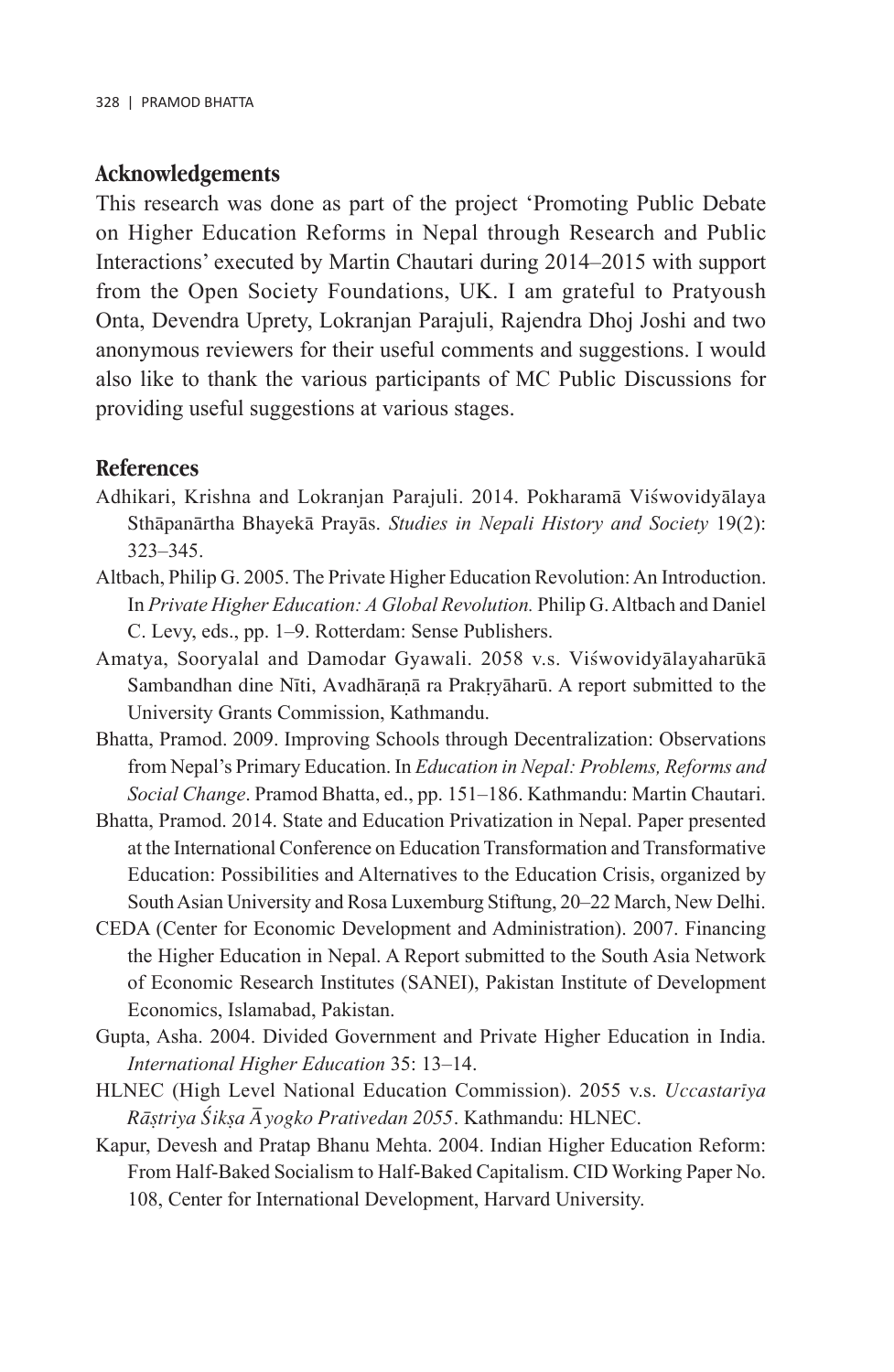- Kingdon, John W. 1995. *Ideas, Politics and Public Policy.* Second edition. Ann Arbor: University of Michigan Press.
- Levy, Daniel. 2006. The Unanticipated Explosion: Private Higher Education's Global Surge. *Comparative Education Review* 50(2): 217–240.
- Malla, Kamal Prakash. 1995. Tertiary Education in Nepal: An Assessment. Assessment of Tertiary Education, a HMG/Tribhuvan University/UNDP/World Bank Project, NEP/91/011, Kathmandu, Nepal.
- Martin Chautari. 2071 vs. *TriVi 'Tukryāyera' Nayā Viśwovidyālaya Banaudākā Jañiltà.* Briefing Paper, No. 14. Kathmandu: Martin Chautari.
- Martin Chautari. 2072 vs. *Tribhuvan Viśwovidyālayamā Vikendrīkaraņ ra Svāyattatā*. Briefing Paper, No. 16. Kathmandu: Martin Chautari.
- Mathema, Kedar Bhakta, Suresh Raj Sharma, Arjun Karki, Madan Upadhyay, Ramesh Kant Adhikari, Bhagawan Koirala, Guna Raj Lohani and Hari Prasad Lamsal. 2072 v.s. Cikitsā Śiksāsambandhī Rāstriya Nīti Tarjumā: Uccastarīya Kāryadalko Prativedan, 2072. Report submitted to the Government of Nepal.
- Merz, Brigitte. 1994. ...I feel that I'm Here on a Mission...: An Interview with the Vice-Chancellor of Tribhuvan University/Nepal, Mr. Kedar Bhakta Mathema. *European Bulletin of Himalayan Research* 7: 42–47.
- NEC (National Education Commission). 1992. *Report of the National Education Commission 1992*. Kathmandu: NEC.
- NNEPC (Nepal National Education Planning Commission). 1956. *Education in Nepal: Report of the Nepal National Education Planning Commission*. Kathmandu: Bureau of Publications, College of Education.
- NPC (National Planning Commission). 1992. *The Eighth Plan 1992–1997*. Kathmandu: NPC.
- NPC. 1997. *The Ninth Plan 1997–2002*. Kathmandu: NPC.
- NPC. 2002. *The Tenth Plan 2002–2007*. Kathmandu: NPC.
- NPC. 2064 v.s. *Tãn Var÷ãya Antarim Yojanà (2064/65–2066/67)*. Kathmandu: NPC.
- NPC. 2071 v.s. *Tehraun Yojanà (*2070/71–2072/73*)*. Kathmandu: NPC.
- Parajuli, Lokranjan, Devendra Uprety and Pratyoush Onta. 2072 v.s. Sudhrelà Nepalko Ucca Śiksā? TriVi Kendrit Sudhār Pariyojanāko Lekhājokhā. Śiksak, Bhadau, pp. 34–39.
- Powar, Krishnapratap B. 2011. *Indian Higher Education Revisited: Continuing Concerns and Emerging Issues.* New Delhi: Vikas Publishing House.
- Singh, Amrik. 2013. Restructuring Our Universities. In *Higher Education in India: In Search of Equality, Quality and Quantity.* Jandhyala BG Tilak, ed., pp. 475–489. New Delhi: Orient Blackswan.
- Tareen, Jalees Ahmed Khan. 2011. Abolish Affiliation System. Available at www. newindianexpress.com/columns/article252565.ece; accessed 24 November 2015.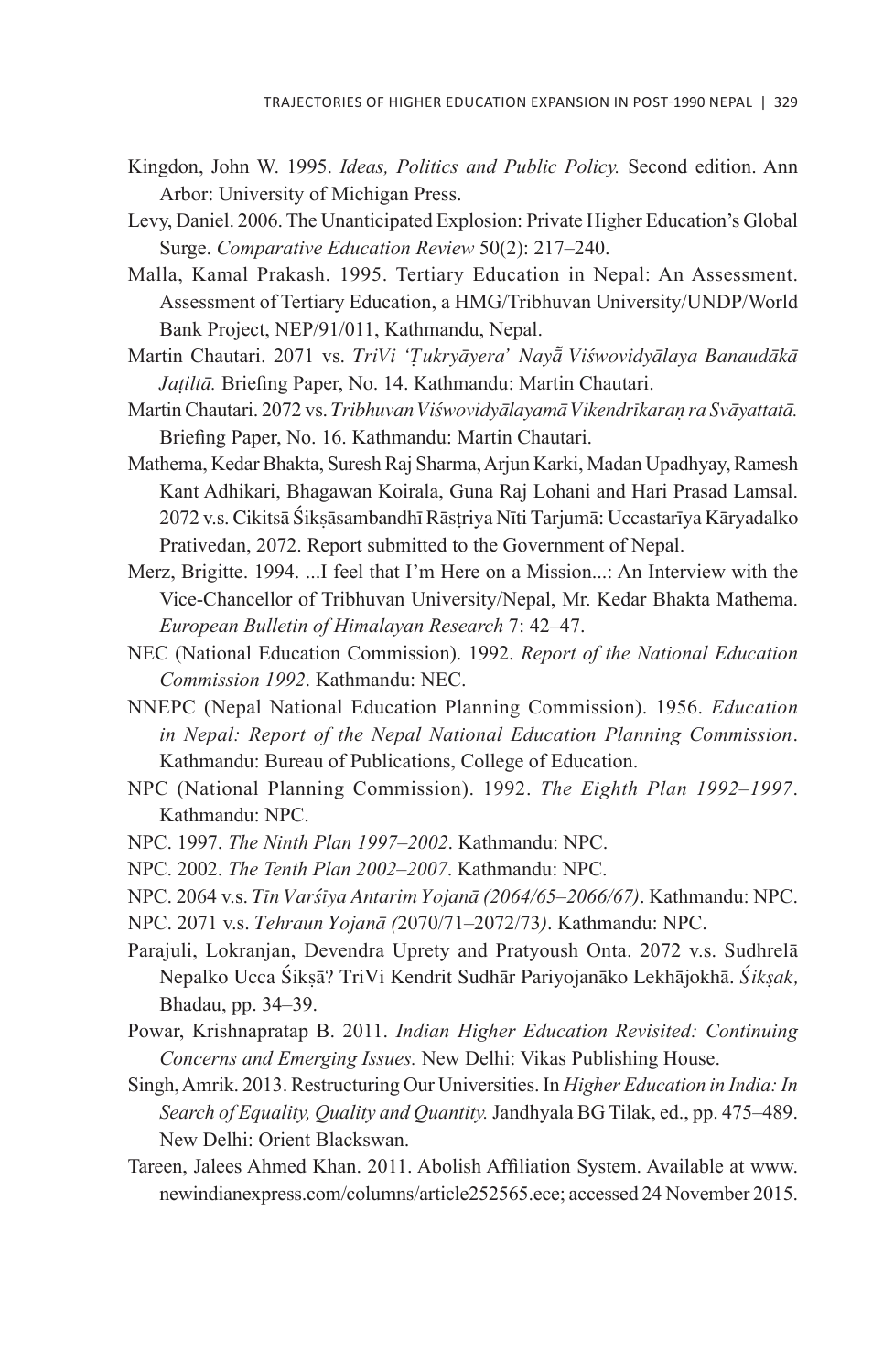- The World Bank. 1993. Staff Appraisal Report: Nepal: Higher Education Project. Report # 11924-NEP, Population and Human Resources Division, Country Department I, South Asia Region, The World Bank.
- The World Bank. 2007. Project Appraisal Document on a Proposed Grant in the Amount of SDR 41.6 Million to Nepal for a Second Higher Education Project. Report # 34916-NEP, Human Development Unit, South Asia Region, The World Bank.
- The World Bank. 2014. A Study on National University and Affiliated Colleges in Bangladesh. Discussion Paper Series, Report No. 65, South Asia Human Development Sector, The World Bank.
- Tilak, Jandhyala B.G. 2003. Privatization of Higher Education. In *Education, Society and Development: National and International Perspectives*. Jandhyala B.G. Tilak, ed., pp. 557–574. New Delhi: APH Publishing Corporation for National Institute of Educational Planning and Administration.
- Tilak, Jandhyala B.G. 2013. Higher Education in 'Trishanku.' In *Higher Education in India: In Search of Equality, Quality and Quantity*. Jandhyala B.G. Tilak, ed., pp. 391–407. New Delhi: Orient Blackswan.
- Umakoshi, Toru. 2004. Private Higher Education in Asia: Transitions and Development. In *Asian Universities: Historical Perspectives and Contemporary Challenges.* Philip G. Altbach and Toru Umakoshi, eds., pp. 33–49. Baltimore: The Johns Hopkins University Press.
- UGC (University Grants Commission). 2014. *EMIS Report on Higher Education 2012/12.* Bhaktapur: UGC.

# **Biographical Note**

Pramod Bhatta is a senior researcher of education at Martin Chautari, a research and policy based institute in Kathmandu. He is the editor of *Education in Nepal: Problems, Reforms and Social Change* (2009); *Paricipation in Higher Education: Inequality in Social Dimension* (2011, in Nepali). His core areas of professional interest include education policy and politics, education governance, and education privatization. Email: pramodbhatta@gmail.com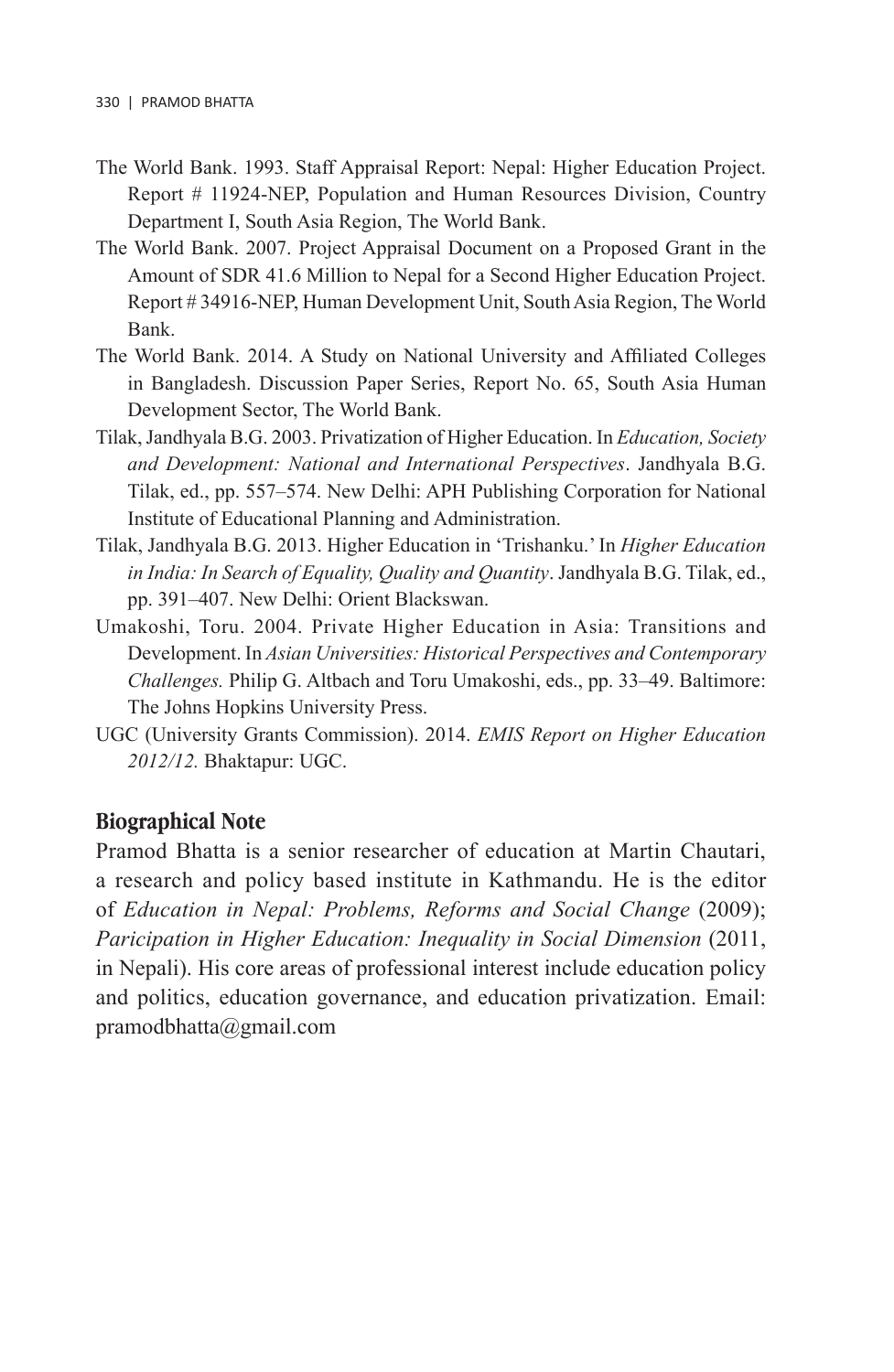Annex 1: Engagement of Major Political Parties with Education Privatization and Higher Education in the Post-1990 Period **Annex 1: Engagement of Major Political Parties with Education Privatization and Higher Education in the Post-1990 Period** Manali Concress

|      | A. Nepali Congress                                                                                                                                                                                                                                               |
|------|------------------------------------------------------------------------------------------------------------------------------------------------------------------------------------------------------------------------------------------------------------------|
| 1991 | • Make higher education affordable and accessible so as to ensure equal access to higher education (HE) for all meritorious students<br>Expresses concern at education disparities between public and private schools                                            |
| 1994 | · Launch special program to improve quality of education in rural and urban public schools<br>Special incentives to enhance access of girls and other marginalized groups to access HE                                                                           |
|      | Initiate process of strengthening and specilization of TU and newly established universities<br>• Encourage strengthening of private campuses                                                                                                                    |
| 1999 | • Expresses concern at the decreasing quality of public education and increasing opportunities for the rich to access private schools<br>Create equality of opportunity by encouraging community management of public schools                                    |
|      | Provide support to private and NGO sector to establish and operate technical higher education institutions (HEIs) on non-profit motive.                                                                                                                          |
|      | Make provision for fair fees in schools and colleges and ensure regular supervision and monitoring of private schools and colleges<br>• Provide autonomy to colleges in the areas of mobilization of resources, management and operation<br>$\ddot{\phantom{0}}$ |
|      | Provide special economic assistance to community and public campuses in remote and backward areas<br>• Expand PU and PokU as regional universities and establish agriculture and forestry university                                                             |
| 2008 | • Improve quality of education in public education institutions to decrease the increasing disparities between private and public institutions                                                                                                                   |
|      | • Compulsory provision of social responsibility for private sector                                                                                                                                                                                               |
|      | • Expand technical and employment-oriented education through state and private participation<br>Establish multi-disciplinary universities in Mid- and Far-Western regions                                                                                        |
| 2013 | • Ensure security for private schools by evaluating the contribution of private sector to improving the quality of education in the nation                                                                                                                       |
|      | · Encourage private sector's social responsibility towards poor and marginalized groups<br>· Establish at least one university in every state                                                                                                                    |
|      | • Make provision for open university                                                                                                                                                                                                                             |
|      | • Promulgate Umbrella Act to ease the establishment of universities by communities and private sector                                                                                                                                                            |
|      | • Free, compulsory education up to higher secondary level                                                                                                                                                                                                        |
|      | • Encourage community schools and universities to mobilize resources through well-wishers and ex-students on top of government grants                                                                                                                            |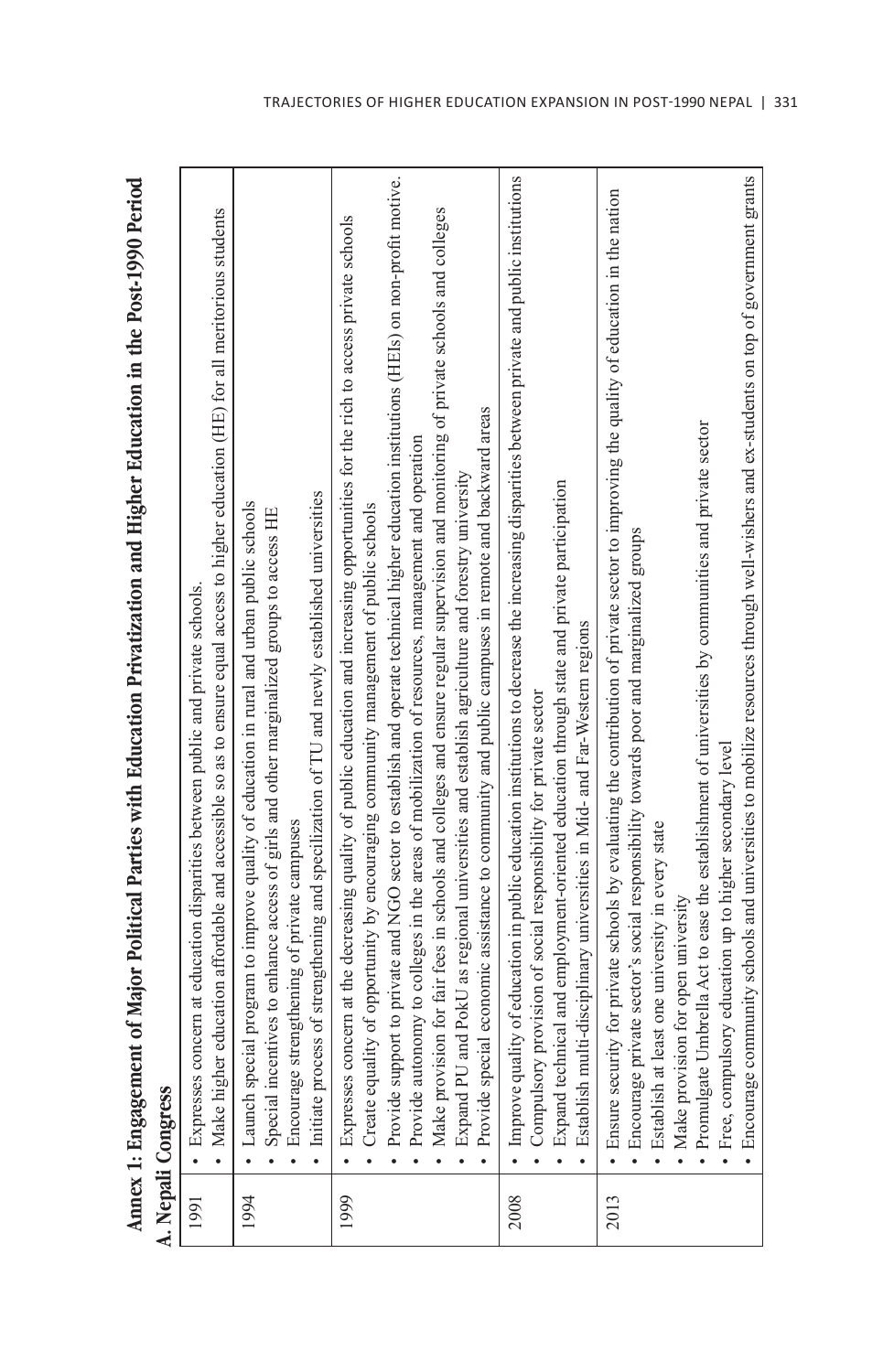| J      |
|--------|
|        |
|        |
| Ċ<br>i |
| Ì<br>ś |
|        |

|      | B. Communist Party of Nepal (Unified Marxist Leninist)                                                                           |
|------|----------------------------------------------------------------------------------------------------------------------------------|
| 1991 | • Discourage commercialization of education, provide equality of opportunity and enhance education quality                       |
|      | · Provide freedom and autonomy to HEIs                                                                                           |
|      | Make provision for free HE for women                                                                                             |
| 1994 | • Set appropriate standards for private education institutions                                                                   |
|      | Reduce educational disparities between private and public schools                                                                |
|      | • Ensure minimum criteria and standards for establishment of HEIs and make provision to ensure that all Nepalis can open HEIs by |
|      | adhering/fulfilling these criteria                                                                                               |
| 1999 | • Set appropriate standards for private education institutions to operate according to national education objectives             |
|      | Ensure equality between private and public schools                                                                               |
|      | • Ensure minimum criteria and standards for establishment of HEIs                                                                |
|      | • Ensure academic freedom and autonomy for HEIs                                                                                  |
|      | • Formulate Umbrella Act for universities                                                                                        |
|      | • Establish technical colleges in all development regions                                                                        |
|      | · Develop specialized research institutions related to industrialization, tourism, water resources, environment and geology, etc |
|      | · Establish agriculture university                                                                                               |
| 2008 | • Free education up to higher secondary level                                                                                    |
|      | • Establish agricultural, forestry, open, technical and industrial universities in accordance with the multi-university concept  |
| 2013 | · Eliminate disparities and production of dual citizenship by improving the effectiveness of education in public schools         |
|      | • Free education up to higher secondary level                                                                                    |
|      | · Standardize agriculture, forestry and technical universities as per the concept of multi-universities                          |
|      | Make higher education research-oriented                                                                                          |